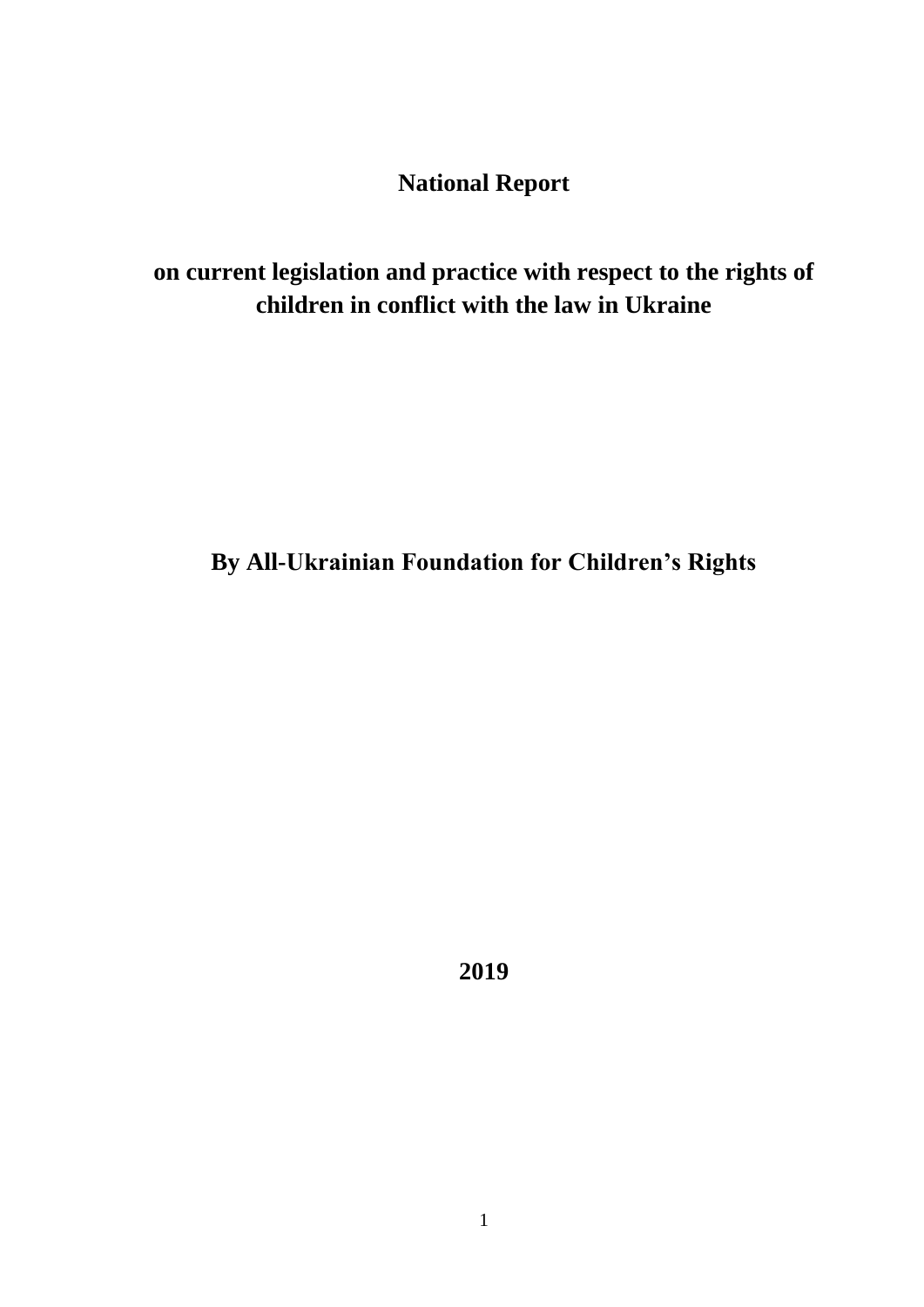# **CONTENTS**

| Introduction                                                                | 3        |
|-----------------------------------------------------------------------------|----------|
| Part 1.                                                                     | $4 - 8$  |
| Overview of the national legal framework - as a basis for the development   |          |
| a justice system concerning children in conflict with the law               |          |
|                                                                             |          |
| 1.2. Identified gaps and issues of concern in the national legal framework5 |          |
|                                                                             |          |
|                                                                             |          |
| Part 2.                                                                     | $8 - 20$ |
| Overview of practices – in the implementation of the procedures in          |          |
| criminal proceedings involving children in conflict with the                |          |
| law and the compliance of these practices with international                |          |

*standards on child-friendly justice*

| 2.2. Identified areas of concern arising in the process of the application of |  |
|-------------------------------------------------------------------------------|--|
| practices / procedures in criminal proceedings involving children16           |  |
|                                                                               |  |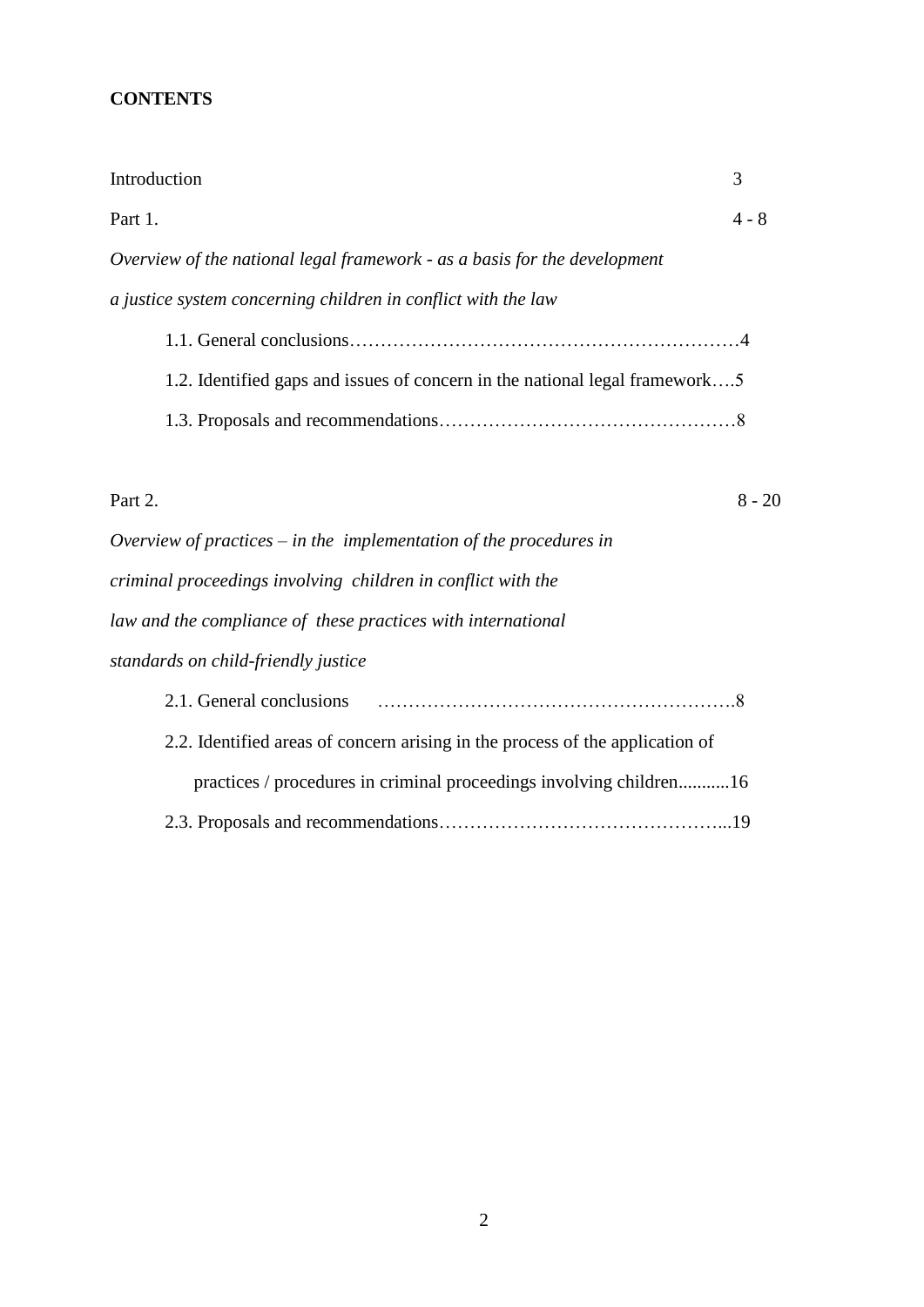#### **Introduction**

At present, Ukraine has no holistic system of justice for children<sup>1</sup> in conflict with the law<sup>2</sup> – it is presented in a fragmentary way in the form of legally established peculiarities of the administration of justice in cases involving children. However, over the years of its independence, Ukraine has taken a number of measures to implement its international obligations on the protection of the rights of children in conflict with the law and the resolution of problems with juvenile delinquency. In particular, the state approved the Concept for the Development of Criminal Justice for Minors in Ukraine and adopted a number of laws that focus on the enhancement of the protection of rights and the re-socialization of minors in accordance with the relevant international norms and standards.

In addition, over the last five years, Ukraine has adopted a number of other important regulatory acts aimed at improving the national legislation on the protection of children's rights, enhancing preventive and prophylactic work, and establishing an effective system for the rehabilitation of minors in conflict with the law. Moreover, in August 2017 in Kyiv, a national conference was held that was dedicated to the development of the Strategy for reforming the juvenile justice system, within the context of the Interagency Coordination Council on Juvenile Justice. Its purpose was to consider the key aspects of the current juvenile justice system that need to be changed and brought closer to the international standards in this area, as well as recommendations on relevant legislative changes and models of work with minors in the conflict with the law.

This report is based on the comprehensive Analysis of the strengths and weaknesses of the current national legal framework and the Expert evaluation of current practices in Ukraine, which were performed by the All-Ukrainian Foundation for Children's Rights (AUFCR) in 2018 within the framework of the Matra-project "Child Protection System Strengthening for Children in Conflict with the Law".

<http://zakon.rada.gov.ua/laws/show/435-15> ).

<sup>&</sup>lt;sup>1</sup>Here and hereinafter, "any person under the age of majority has the legal status of a child" and, accordingly, "a child is considered a juvenile when aged fourteen to eighteen years" and "a child is considered a minor until he or she reaches the age of fourteen years" (paragraphs 1, 2 of Article 6 of the Family Code of Ukraine at <http://zakon.rada.gov.ua/laws/show/2947-14> , Articles 31, 32 of the Civil Code of Ukraine at

<sup>&</sup>lt;sup>2</sup>The term 'children in conflict with the law' refers to anyone under 18 who comes into contact with the justice system as a result of being suspected or accused of committing an offence (see UNICEF, Child Protection INFORMATION Sheet on Children in Conflict with the Law at

[https://www.unicef.org/chinese/protection/files/Conflict\\_with\\_the\\_Law.pdf;](https://www.unicef.org/chinese/protection/files/Conflict_with_the_Law.pdf) Save the Children, "Children in conflict with the law" at [https://resourcecentre.savethechildren.net/keyword/children-conflict-law.](https://resourcecentre.savethechildren.net/keyword/children-conflict-law))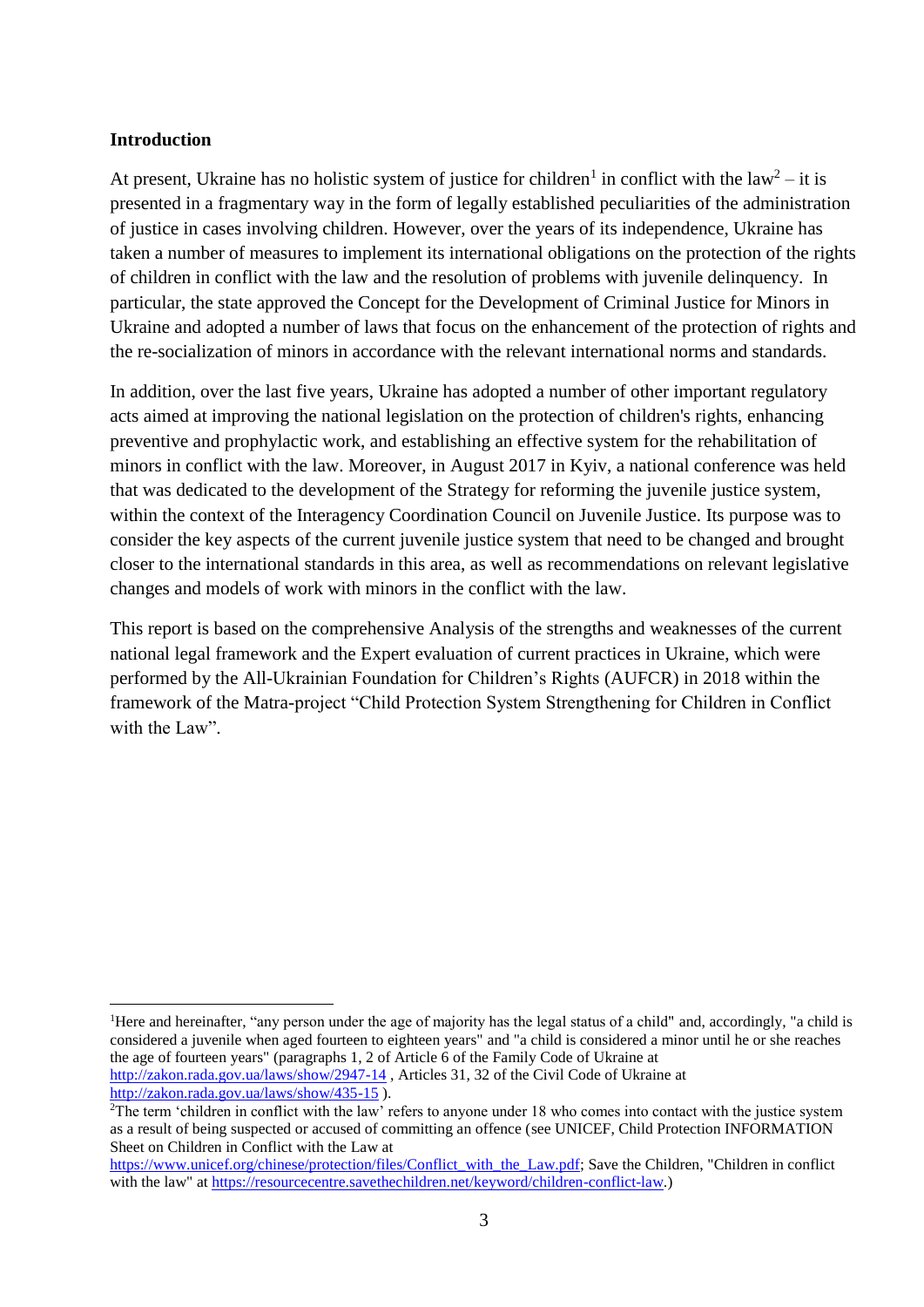## **Part 1. Overview of the national legal framework - as a basis for the development of a justice system concerning children in conflict with the law**

### **1.1. General conclusions**

The national criminal and criminal procedure law provides for certain peculiarities in the administration of justice as regards children in conflict with the law. They are laid down in separate sections of the Criminal Code of Ukraine and the Criminal Procedure Code of Ukraine and, first of all, determine the types of punishment (which are more lenient than the ones for adults), as well as the possibility of a relief from criminal responsibility with the use of coercive measures of an educational nature. Secondly, they establish special procedural procedures, such as the obligatory participation during interrogation of a legal counselor, a legal representative, an educator or a psychologist and, if necessary, a doctor. In particular, the state of the pre-trial investigation in criminal proceedings in cases involving minors is regulated by Chapter 38 of the Criminal Procedure Code of Ukraine "Criminal proceedings with respect to minors". During the pre-trial investigation and judicial examination, in addition to the information about the juvenile and circumstances of the criminal offense, there is also a need to establish other data relevant for the proper decision-making in the best interests of the minor, taking into account his/her age and peculiarities of development, and, if necessary, a comprehensive psycho-psychiatric and psychological examination should be called for. Also, any detention and remand into custody of a minor shall be used as the pre-trial restriction only in a case when the minor is suspected or accused of committing a grievous or extremely grievous crime, provided that the imposition of another pretrial restriction does not ensure the prevention of the risks of the minor's evasion from the investigation or trial and/or his/her commission of new crimes.

When drafting the regulatory acts that constitute the national legal framework for the functioning of the justice system as regards children in conflict with the law, it was foreseen to create a legal mechanism for the possibility of applying the EU law that was also useful in the assimilation of a number of approaches to protecting the rights of the child.

One of the principal international instruments on the treatment of children in conflict with the law is the UN Convention on the Rights of the Child which, along with other international instruments, is the focus of attention of the existing legislation on the administration of justice are regards children in Ukraine.

At the same time, the UN Committee on the Rights of the Child calls on Ukraine: to introduce a juvenile justice system as provided for by the National Action Plan for the implementation of the UN Convention on the Rights of the Child for the period up to 2016; and to thereby take all measures to ensure that the new system fully complies with the relevant standards (in particular the United Nations Standard Minimum Rules for the Administration of Juvenile Justice ("The Beijing Rules"), the United Nations Guidelines for the Prevention of Juvenile Delinquency ("The Riyadh Guidelines"), the United Nations Rules for Protection of Juveniles Deprived of their Liberty ("The Havana Rules"), and the Vienna Guidelines for Action on Children in the Criminal Justice System).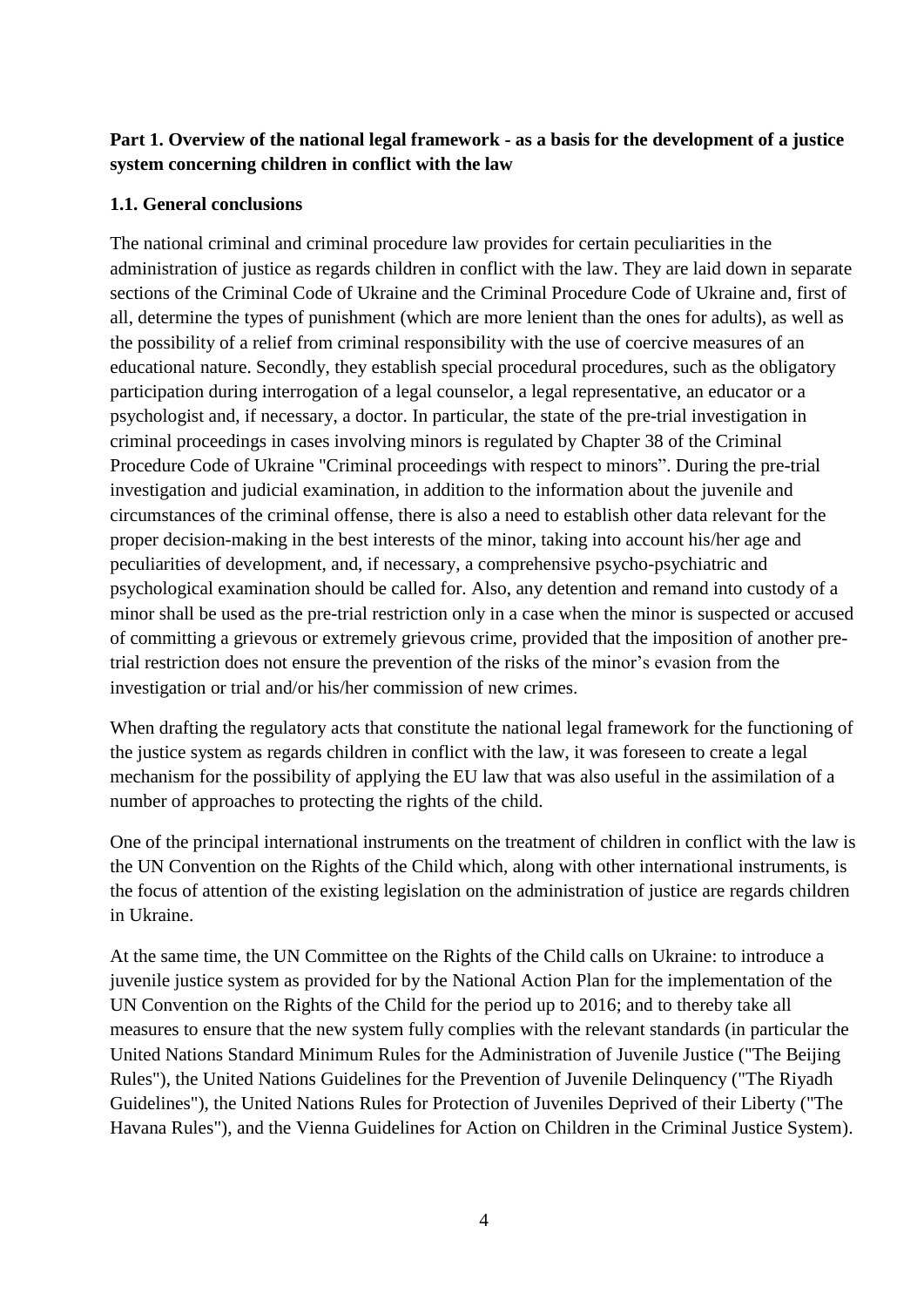### **1.2. Identified gaps and issues of concern in the national legal framework**

### *Conformity with international standards*

The results of AUFCR's 'Analysis on the national legislative framework of Ukraine regarding the existing system for protection of children in conflict with the law<sup>3</sup> aimed at understanding how the juvenile justice system works have revealed incomplete correspondence of the existing legal and regulatory acts with international norms and standards<sup>4</sup> with respect to ensuring the best interests of the child in conflict with the law. This is an indication that, in the presence of decisions on the implementation of these standards in the legal system of Ukraine, the process of adoption of legal acts has not taken into consideration the specific features of child-friendly justice, in particular:

- a) The best interest of the child should be a primary consideration in all actions concerning children. Article 3 of the UN Convention of the Rights of the Child does not make any exception for children in conflict with the law. However, a proper definition of what constitutes best interests has not been defined in the current national legislation concerning the justice system and this is perhaps a contributing factor to justifications of gross violations of children's rights in the name of 'best interests'.
- b) The multidisciplinary approach brings the contributions of various disciplines to mingle and interact with each other, because most domains in which children come into contact with justice require interdisciplinary approaches. In Ukraine there is a lack of a holistic approach to the implementation of children's rights through maximization of resources and efforts and, thus, there is a lack of integration of services on an interdisciplinary basis.
- c) Restorative justice is framed by significant international standards on the protection of the rights of children involved with the criminal justice system<sup>5</sup>. The findings revealed that, though much work had been done after restorative justice was introduced in Ukraine in 2009, it had not advanced much. Moreover, due to the problems experienced, a tendency can be observed towards a decrease of the restorative justice practice. The major challenges include the absence of sufficient financing of the mediation centers, and lack of cooperation of the law enforcement structures and the system of justice with mediators.

This applies in particular to the Criminal Law and Criminal Procedure Codes, the Code of Administrative Offenses, the Laws on the Prosecutor's Office and the National Police, and others.

#### *Availability of a variety of dispositions*

 $\overline{a}$ 

The list of non-custodial sentences being applied with respect to juveniles is too limited and does not comply with the international standards on the availability of a wide range of corrective actions. Due *inter alia* to the absence of an effective system of re-socialization for children in conflict with

4 International and European legal framework for the Matra-programme "Child protection system strengthening for children in conflict with the law" under the auspices of "MATRA" / 2018, at

<sup>&</sup>lt;sup>3</sup>The full version of the materials on the Analysis of the national legal framework of Ukraine on the current system of protection of children in conflict with the law can be found here.

[https://resourcecentre.savethechildren.net/library/save-childrens-definition-child-protection.](https://resourcecentre.savethechildren.net/library/save-childrens-definition-child-protection) 

<sup>5</sup> These include the CRC, the United Nations Standard Minimum Rules for the Administration of Juvenile Justice (the Beijing Rules) (General Assembly resolution 40/33, annex); the United Nations Guidelines for the Prevention of Juvenile Delinquency (the Riyadh Guidelines) (Assembly resolution 45/112, annex); the United Nations Rules for the Protection of Juveniles Deprived of their Liberty (Assembly resolution 45/113, annex); and the Guidelines for Action on Children in the Criminal Justice System (Economic and Social Council resolution 1997/30, annex).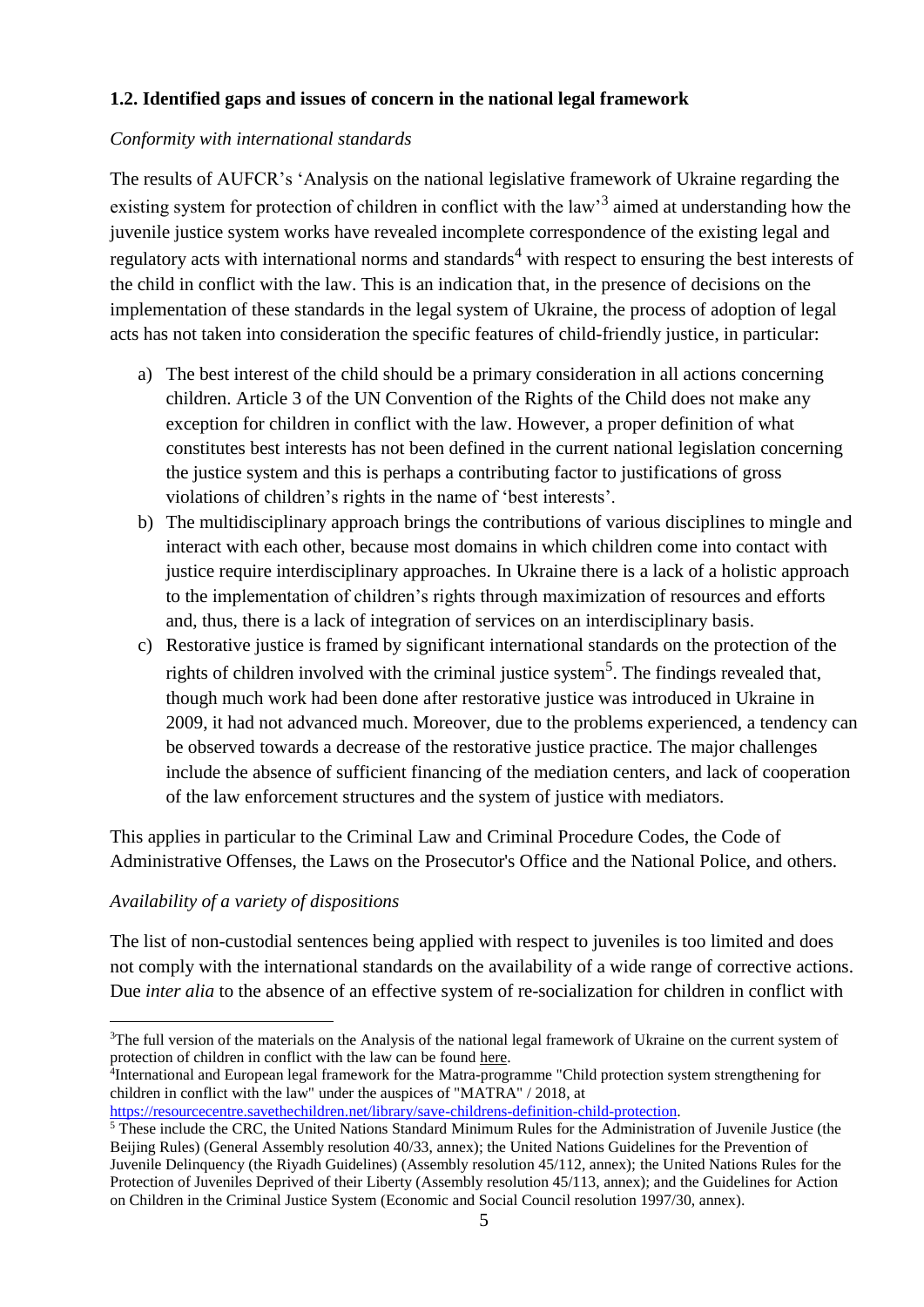the law, there is still a norm on bringing a minor to criminal responsibility and recording a second conviction for him/her for avoiding serving a sentence that is not related to imprisonment.

## *Diversion, alternative measures and children below the minimum age of criminal responsibility*

While analyzing the procedural rules for compliance with the relevant standards, it can be stated that at present there is no mechanism for bringing the consideration of cases involving children in conflict with the law into the extra-criminal proceedings (procedures for non-criminal proceedings). After all, both criminal and criminal procedural legislation provide for the possibility of a relief from criminal responsibility for a child who has committed a criminal offense only by a court in a court session. At the same time, this procedure is possible only when the child commits intentional crimes of minor gravity and careless crimes of moderate gravity. In addition, even the prosecutor, who carries out the procedural oversight for the pre-trial investigation<sup>6</sup>, is not entitled to make an independent decision on bringing the child out of the criminal justice system with the application of alternative measures, which would more effectively contribute to the de-stigmatization of the child committing the offense. Although there is, in fact, a provision for the use of coercive measures of an educational nature for children aged 11 years or older who have not yet reached the minimum age of criminal responsibility<sup>7</sup>.

# *Deprivation of liberty*

Another key issue is the procedure of child's detention and keeping children at places for deprivation of liberty. For example, the period of detention of a person of any age, without an order from the investigating judge or the court, cannot exceed 72 hours from the moment of detention. However, in accordance with relevant international standards, a child suspected of committing an offense shall appear before the court for a decision on the pre-trial restriction not later than 24 hours from the moment of detention.

## *Interrogation*

The procedure for interrogation remains child-unfriendly. The current legislative acts do not provide a unified approach to the rules of interrogation of children, regardless of whether they are suspects, victims or witnesses. The existing norms only provide for the mandatory questioning of the child by the court, and do not allow instead for the use of video records of their interrogation during the pre-trial investigation in order to avoid unnecessary traumatization of juveniles.

## *Placement in social rehabilitation institutions*

When analyzing the national legal framework governing the administration of justice with respect to children in conflict with the law, the procedures for application of an alternative punishment were also studied, such as the use of coercive measures of an educational nature with the placement of a child in a social rehabilitation institution. One of the major inconsistencies with international standards (particularly the "Havana Rules") is the norm contained in the Provisions on social rehabilitation facilities concerning the visits to pupils (boarders) by parents, or persons substituting them, or other relatives: these visits are only allowed with the permission of the school principal or

 $\overline{a}$ <sup>6</sup>Article 36 of the Criminal Procedure Code of Ukraine, at [http://zakon.rada.gov.ua/laws/show/4651-17.](http://zakon.rada.gov.ua/laws/show/4651-17)

<sup>7</sup>Article 22 of the Criminal Code of Ukraine, at [http://zakon.rada.gov.ua/laws/show/2341-14.](http://zakon.rada.gov.ua/laws/show/2341-14)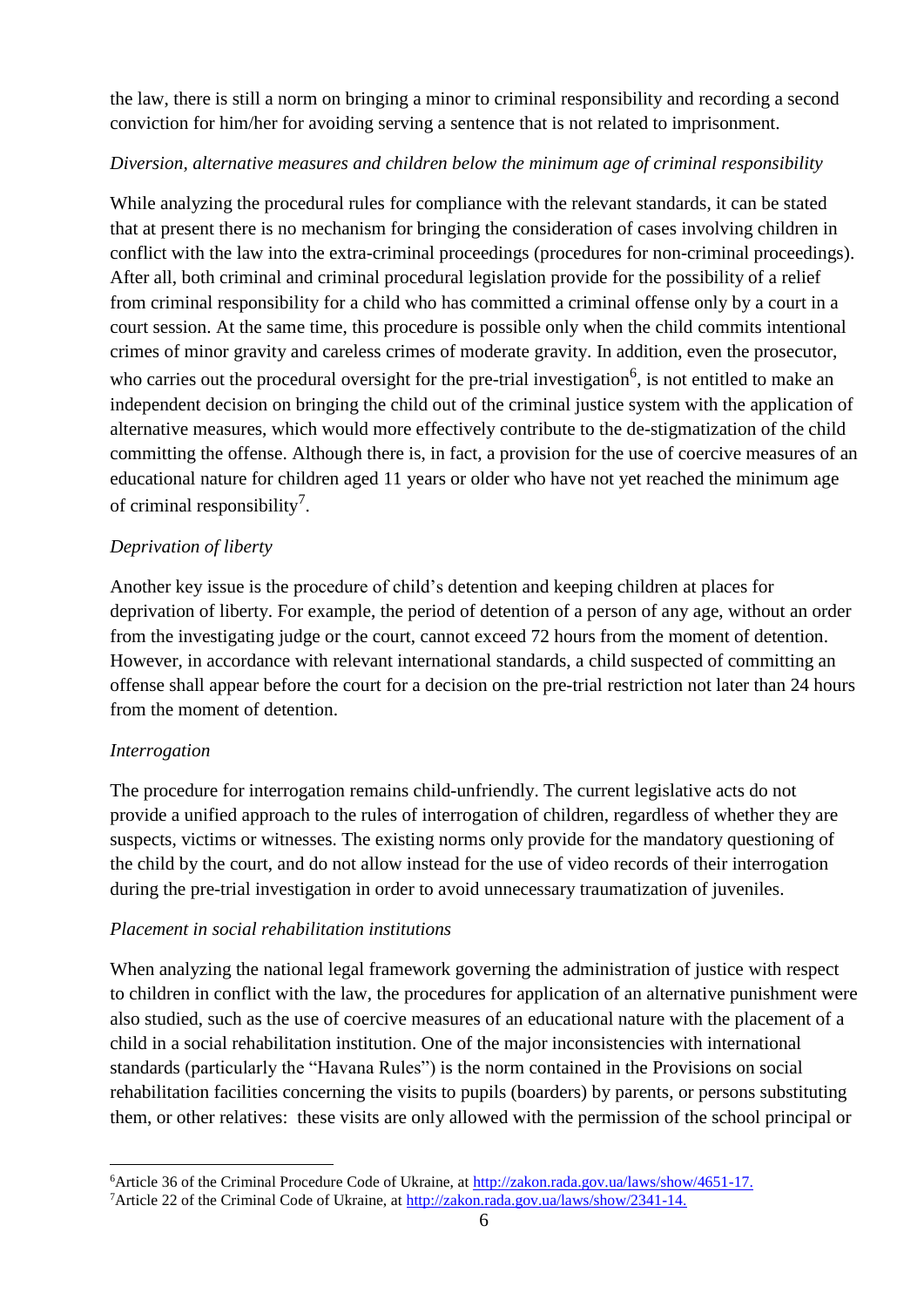the person substituting the school principal. According to relevant international standards, any restrictions on, or deprivation of, contacts with the family for any purpose must be prohibited.

In addition, despite the general need to build up a network of special institutions (centers) for working with children who demonstrate deviant behavior or are inclined to committing offenses, there has been no compromise stricken between the mechanism to ensure the rights of the child and the arrangement of optimal conditions for the correction of his/her deviant behavior and the prevention of offenses. In particular, in the last 5 years: there have been virtually no regulatory acts on the regulation of activities of such institutions; there has been no mechanism developed for referral of pupils with a deviant behavior to these institutions; and both special correction programs for children with deviant behavior and special training programs for staff are still not available.

## *Criminal procedure*

While studying the current administrative legislation concerning the procedures for its application with respect to a child committing an offense, it has been found that such legislation does not contain any norms on:

- The presumption of innocence;
- Keeping a child separate from adults in administrative detention;
- The right of the child to the mandatory participation of a defense counselor in the proceedings;
- The right to recuse a judge or other authority; and
- The right of the child being brought to administrative responsibility to refuse to give an explanation and to ask questions to witnesses.

## *Training*

 $\overline{a}$ 

A separate issue of concern is the (lack of) training of experts working in the justice system. Currently, the analyzed regulatory acts do not contain any norms regarding: the investigating judges who make decisions at the pre-trial stage; judges who consider cases on crimes involving child victims; judges for conducting the proceedings on administrative offenses; and judges of the Supreme Court. The specialization of investigators has been provided for the police only<sup>8</sup>. However, neither this norm nor the corresponding order of the Ministry of Internal Affairs of Ukraine<sup>9</sup> contain any requirements on the possession, by the candidates, of the necessary knowledge and skills, and their compliance with certain qualification requirements, such as availability of working experience, special training, etc. At the legislative level and in the departmental regulations, there are no common standards regarding the training of specialists in the justice system concerning children in conflict with the law, namely the terms for special training, certification based on the training results, and the monitoring of the quality of such specialists' activities.

<sup>8</sup>Article 484 of the Criminal Procedure Code, a[thttp://zakon.rada.gov.ua/laws/show/2341-14.](http://zakon.rada.gov.ua/laws/show/2341-14) <sup>9</sup>On the organization of activities of the bodies of pre-trial investigation at the National Police of Ukraine, at [http://zakon.rada.gov.ua/laws/show/z0918-17.](http://zakon.rada.gov.ua/laws/show/z0918-17)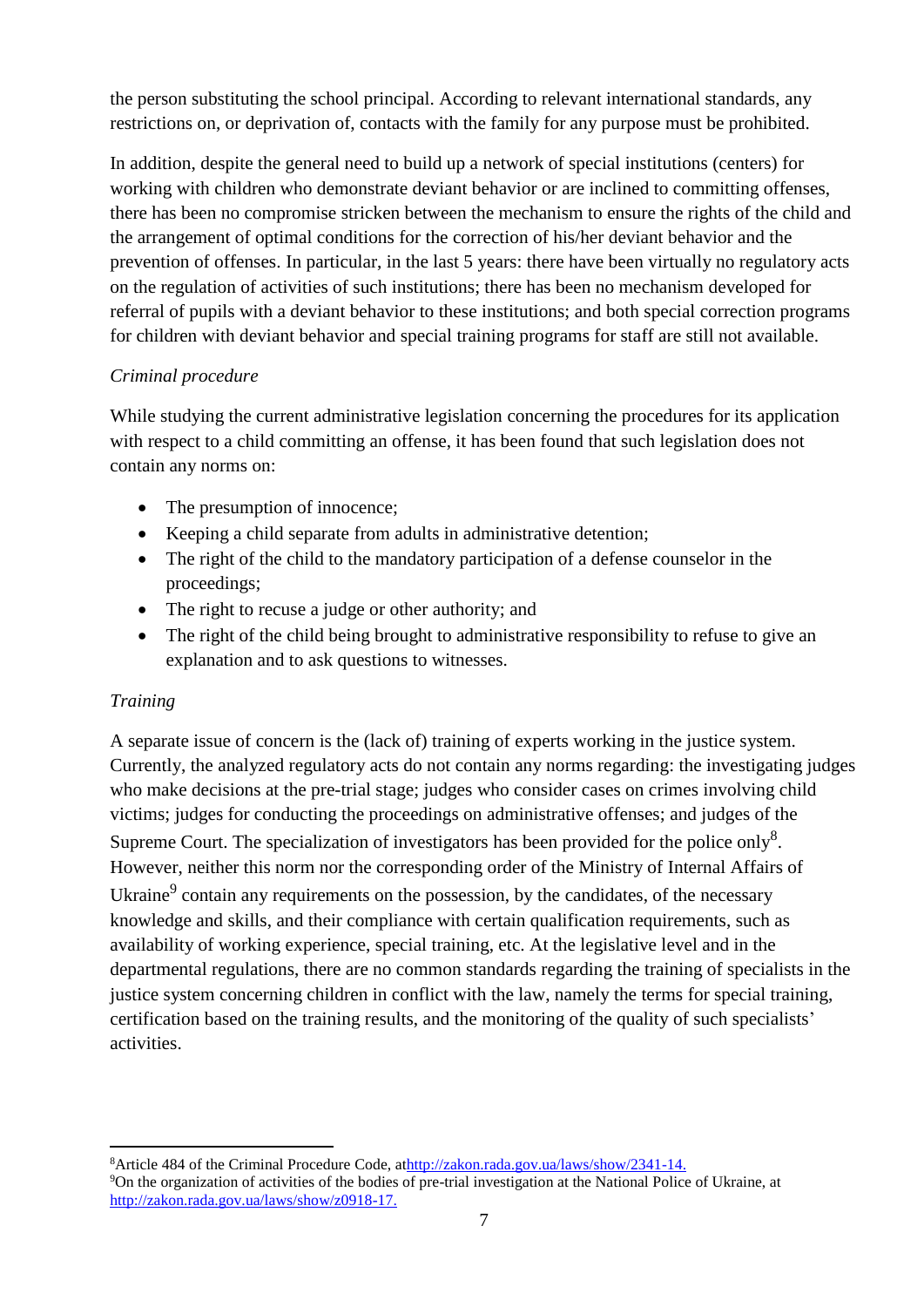### **1.3. Proposals and recommendations**

- 1. Based on the results of the Analysis of the national legal framework on justice concerning children in conflict with the law, the main recommendation is the need to adopt a framework law on the juvenile justice.
- 2. In particular, such a law should provide for:
	- fundamental rules, based on the synergy of children's rights and a justice system in respect of children in conflict with the law;
	- ensuring of special separate proceedings;
	- the possibility of bringing of a child in conflict with the law out of the criminal justice system at the pre-trial stage with the imposition of alternative sanctions;
	- the application of restorative justice;
	- alternative sanctions and corrective actions for children of different categories and bodies that implement them.
- 3. At the same time, it is necessary to broaden the category of crimes committed by children which may be resolved with a view of bringing the child out of the criminal justice system, as well as supplementing the measures of an educational nature applicable to children with sanctions like the obligation to undergo correctional programs (trainings, courses) aimed at rehabilitation of the minor, imposition of restrictions on leisure-time activities, limitation of the time for outdoor activities, establishment of special requirements for the behavior of the minor, etc.
- 4. It is also necessary to introduce norms at the legislative level and in departmental regulations on uniform standards for training of experts in the justice system concerning children in conflict with the law.
- 5. An important issue that needs regulation is the creation and operation of multidisciplinary teams at different levels to ensure coordination and cooperation between the legal system actors, social services and the public.
- 6. Another important issue is the regulation of activities of social rehabilitation institutions with children of different categories.
- 7. All changes should be aimed at the implementation, at the legislative level, of the basic principle of "the best interests of the child" and, accordingly, should be addressed at the departmental level.

# **Part 2. Overview of practices – in the implementation of the procedures in criminal proceedings involving children in conflict with the law and the compliance of these practices with international standards on child-friendly justice**

## **2.1. General conclusions**

The practices of applying the legislation on criminal responsibility and counteracting offenses by participants of the prevention activities, bodies of the pre-trial investigation, and the courts of Ukraine are an integral part of the justice system for children in conflict with the law. In order to identify the existing problems in the implementation of norms of the Ukrainian legislation, and international treaties which are a part of the national legislation, in the field of counteracting juvenile delinquency, the All-Ukrainian Foundation for the Protection of Children's Rights has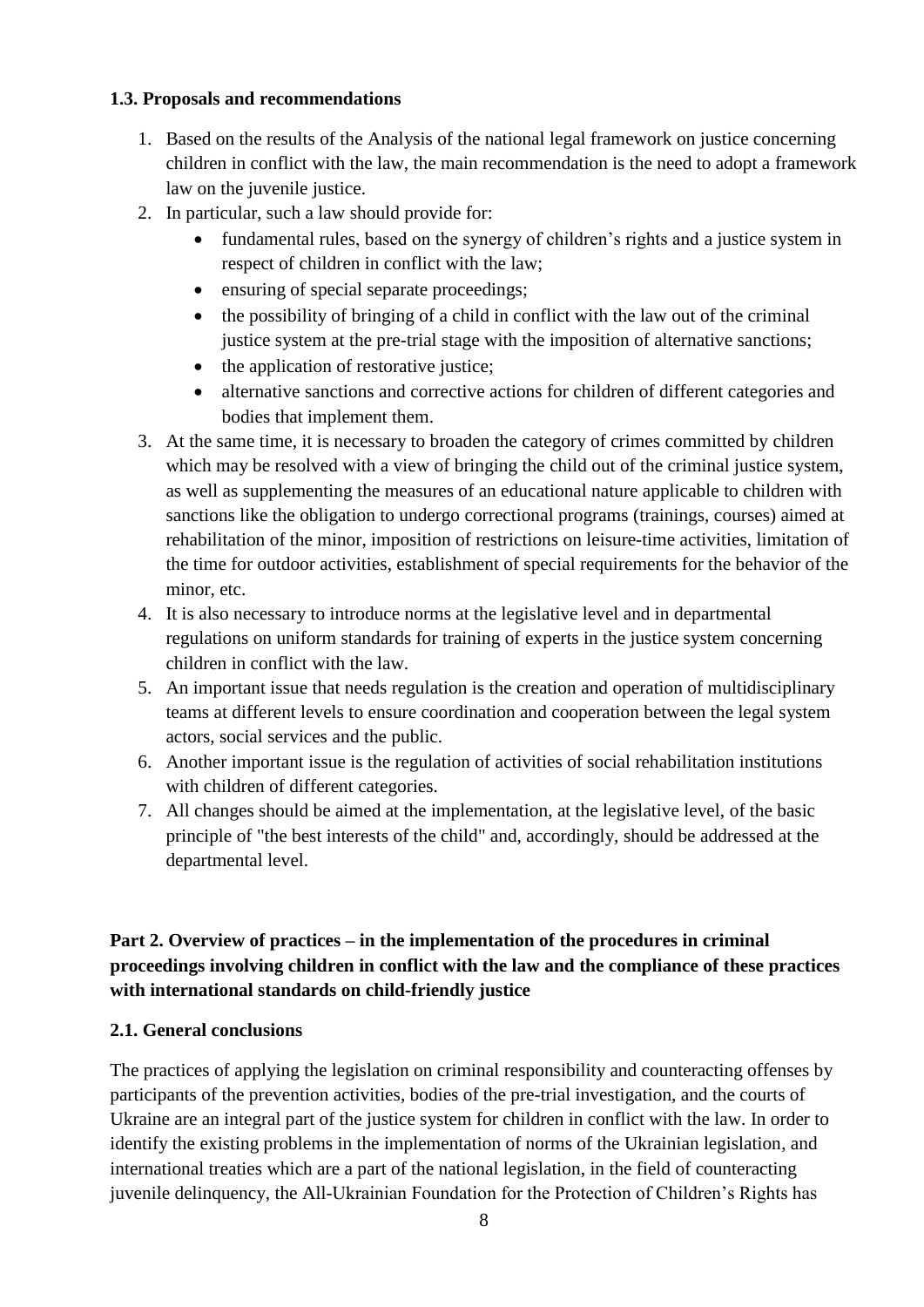conducted a 'Study on the pre-trial practices and judicial practices for application of the Ukrainian legislation on the criminal responsibility of minors<sup> $10$ </sup>. This study was conducted based on the research on the existing practices for pre-trial investigation, legal counselors' practices for criminal proceedings and judicial practices for consideration of cases involving children, the results of a survey for experts (employees of the juvenile preventive units and investigators from the National Police of Ukraine, prosecutors, legal counselors, and judges), materials of preventive programs and practices, and statistical data. The study addresses the most significant problems in existing practices of justice for children, in particular:

- Children's rights and child-friendly procedures;
- Pre-trial prevention procedures;
- Trainings of juvenile justice specialists.

A general conclusion from the research findings is that there is an urgent need to develop mechanisms for the application of international standards and best child-friendly practices<sup>11</sup> concerning children in conflict with the law.

<sup>&</sup>lt;sup>10</sup> The materials of the study can be found here

<sup>&</sup>lt;sup>11</sup> Hereinafter the concept of practice includes preventive programs, procedural actions for the pre-trial investigation, procedures for consideration of cases in courts, and procedures for imposition of punishments for children.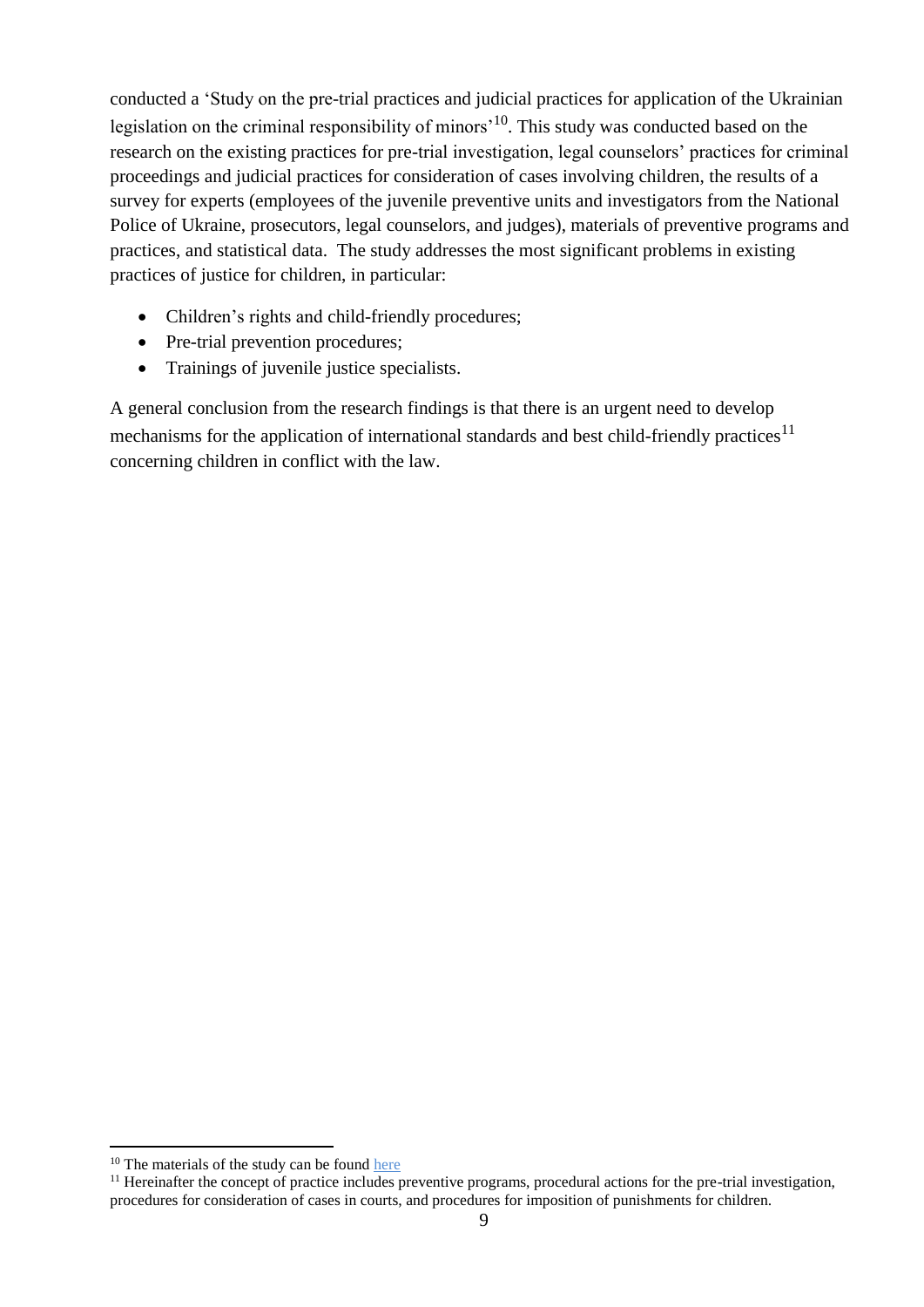

The extent of the need to implement and apply child-friendly practices (procedures) is evidenced by the statistics. For instance, during 2017, the bodies of the pre-trial investigation of the National Police of Ukraine considered 4,508 persons aged 14 to 18 years as suspects. At the same time,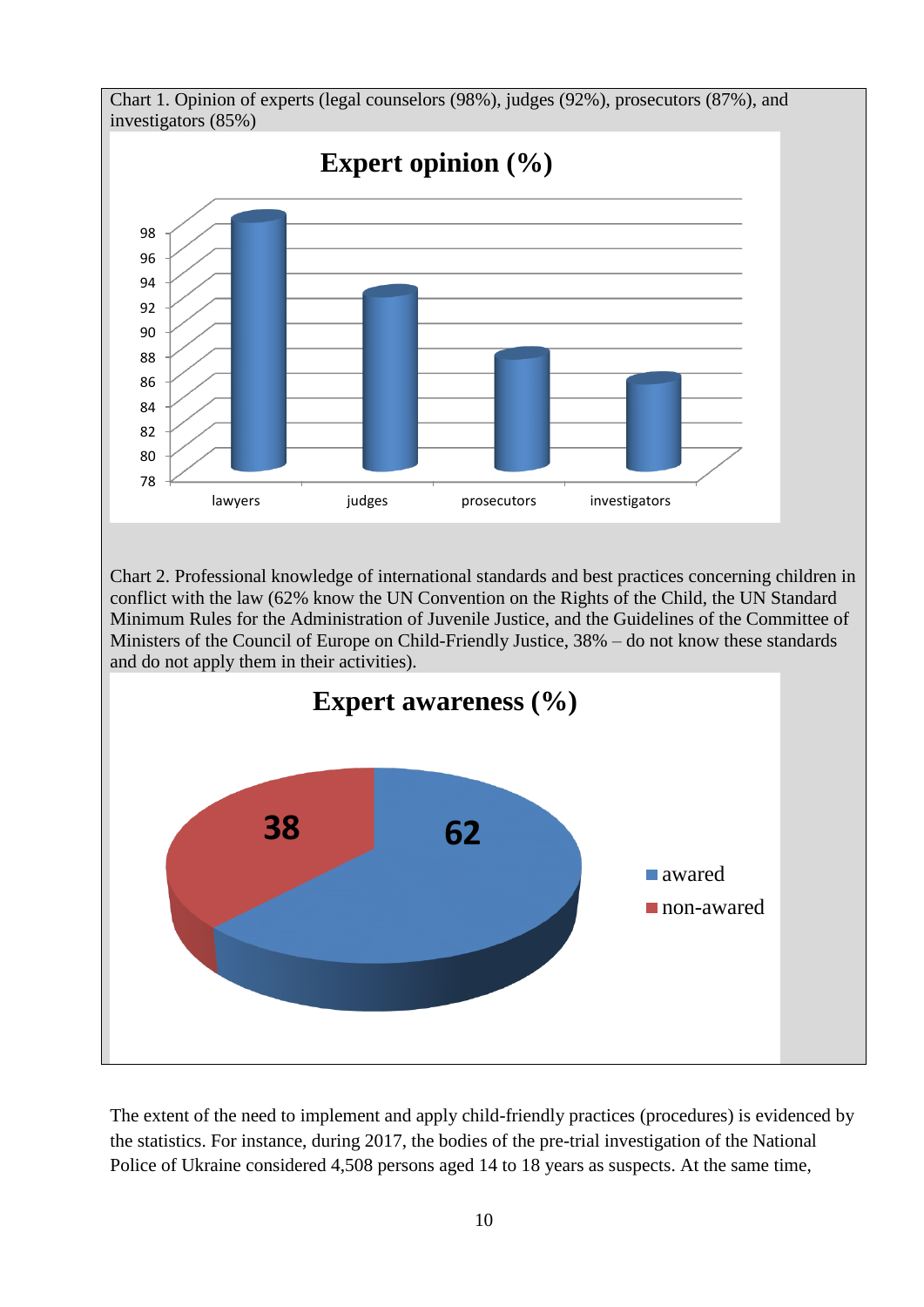5,087 children acted as witnesses and/or victims in the criminal proceedings. Consequently, nearly 10 thousand children were involved in pre-trial investigation and judicial proceedings.

# *Preventive practices*

Preventive (prophylactic) activity with respect to children who commit, or are at risk of committing, offenses is recognized by the international standards as the basic and integral element of the system for protection of children in conflict with the law and is one of the main means for influencing children, their legal education, and crime prevention $^{12}$ .

The generalization of activities of the preventive agencies and bodies with respect to children makes it possible to single out more than 20 basic forms of preventive practices: from conducting personal interviews with children by the police officers, to designing and maintaining themed-based websites<sup>13</sup>. According to the results of a survey for upper-form pupils and students<sup>14</sup> regarding the organization of effective preventive work aimed at reducing the number of offenses and crimes, they consider preventive and corrective programs to be most effective (64%).

The list of the least effective measures in the opinion of children in terms of reducing the number of offenses and crimes includes the prohibition of movies and programs popularizing criminal behavior (35%) and regular visits of the police officers to school (51%).

<sup>&</sup>lt;sup>12</sup> United Nations Guidelines for the Prevention of Juvenile Delinquency (the "Riyadh Guidelines").

<sup>13</sup> [http://hit-live.info/,](http://hit-live.info/) [https://pustunchik.ua/,](https://pustunchik.ua/)<http://posnayko.com.ua/>

<sup>&</sup>lt;sup>14</sup> Survey for upper-form pupils and students of the first and second category higher education institutions on the topic "Youth and unlawful behavior", conducted by the Ukrainian Research and Guidance Center for Practical Psychology and Social Work in 2015. Total number of respondents – 10743 persons. [http://www.psyua.com.ua/doc/project/mon\\_analis\\_prot\\_poved.pdf](http://www.psyua.com.ua/doc/project/mon_analis_prot_poved.pdf)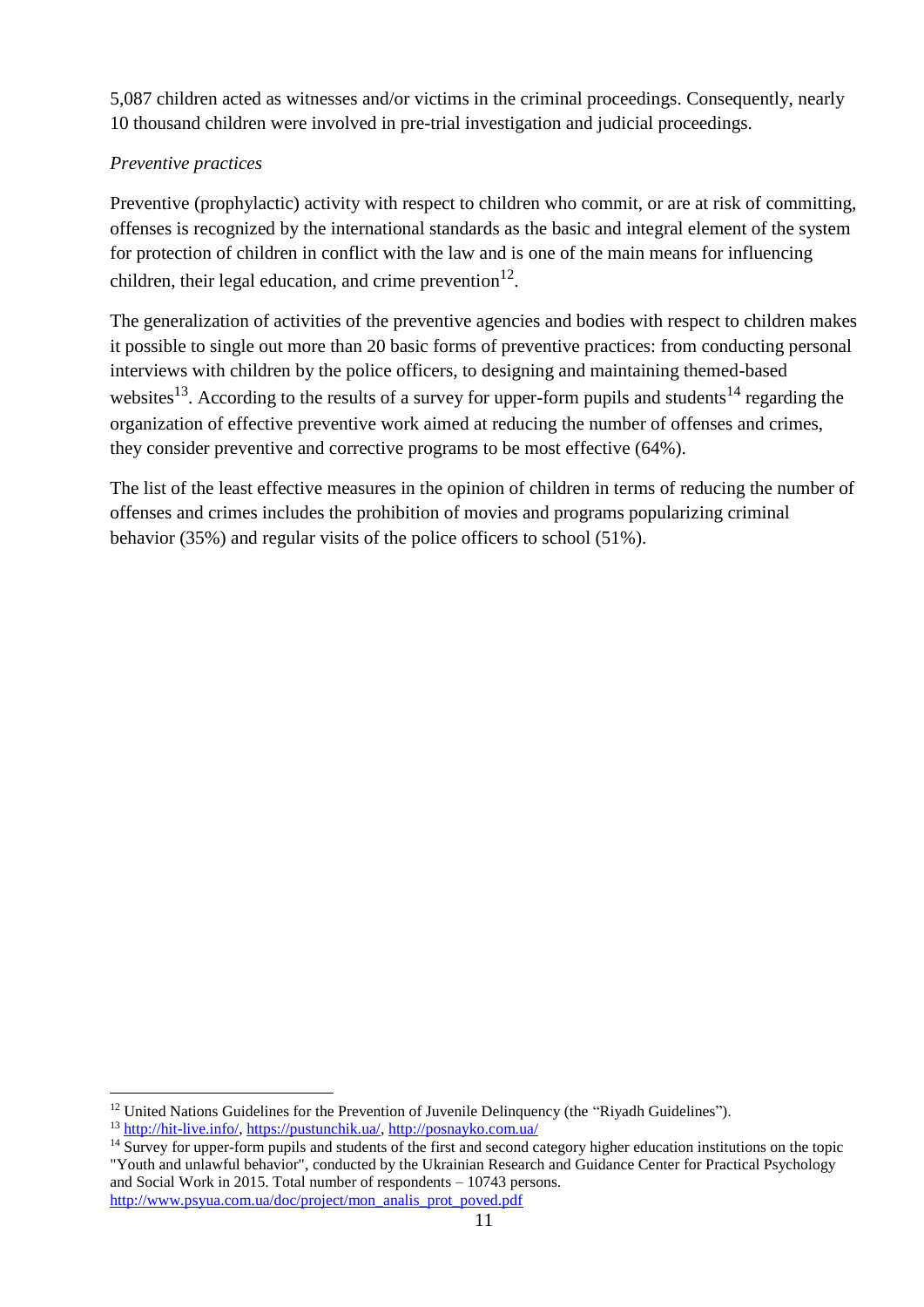Chart 3. Effectiveness of preventive measures

Lectures on the legal culture fostering (33%); improvement of the psychological climate in the class (34%); introduction of quality preventive programs and provision of legal information on the consequences of the commission of crimes (64%, respectively).



### *Pre-trial investigation practices*

When assessing the child-friendliness of practices / procedures with respect to child in conflict with the law being used by the National Police investigators during the legal proceedings, attention was first given to their: comprehensiveness; consideration of peculiarities of the child's development and psychological states; possibility for, and availability of, protection of their rights; support for the family; and consideration of the best interests of the child<sup>15</sup>. In this case, the best interests of all children participating in the same procedure or case must be separately assessed and balanced in order to resolve the possible conflict of interests of the children.

It can be stated that, while issuing resolutions on the suspicion, selecting a pre-trial restriction, or drawing up of an indictment, investigators (in their overwhelming majority  $-81\%$ ) explain to the child the essence of their actions, their procedure and meaning. However, almost half of the respondents (41%) do not consider it expedient to specify in the indictment the extended biographical information of a child suspected of committing an offense (information about parents, structure and living conditions of the family, place of studies of employment, state of health, and the level of the child's development). The fact that only 37% of interviewed investigators consider the participation of an educator, psychologist, or doctor in criminal proceedings with respect to

 $\overline{a}$ <sup>15</sup> While mentioning the best interests of the child in criminal proceedings, the UN Guidelines provide for due care to be taken of the views and opinions of children victims or participants of the proceedings; unconditional respect for the rights of the child such as the right to dignity, freedom, and equal treatment; adoption of an integrated approach by all relevant bodies for the proper consideration of the interests of all parties at risk, including psychological and physical well-being, as well as the legal, social, and economic interests of the child.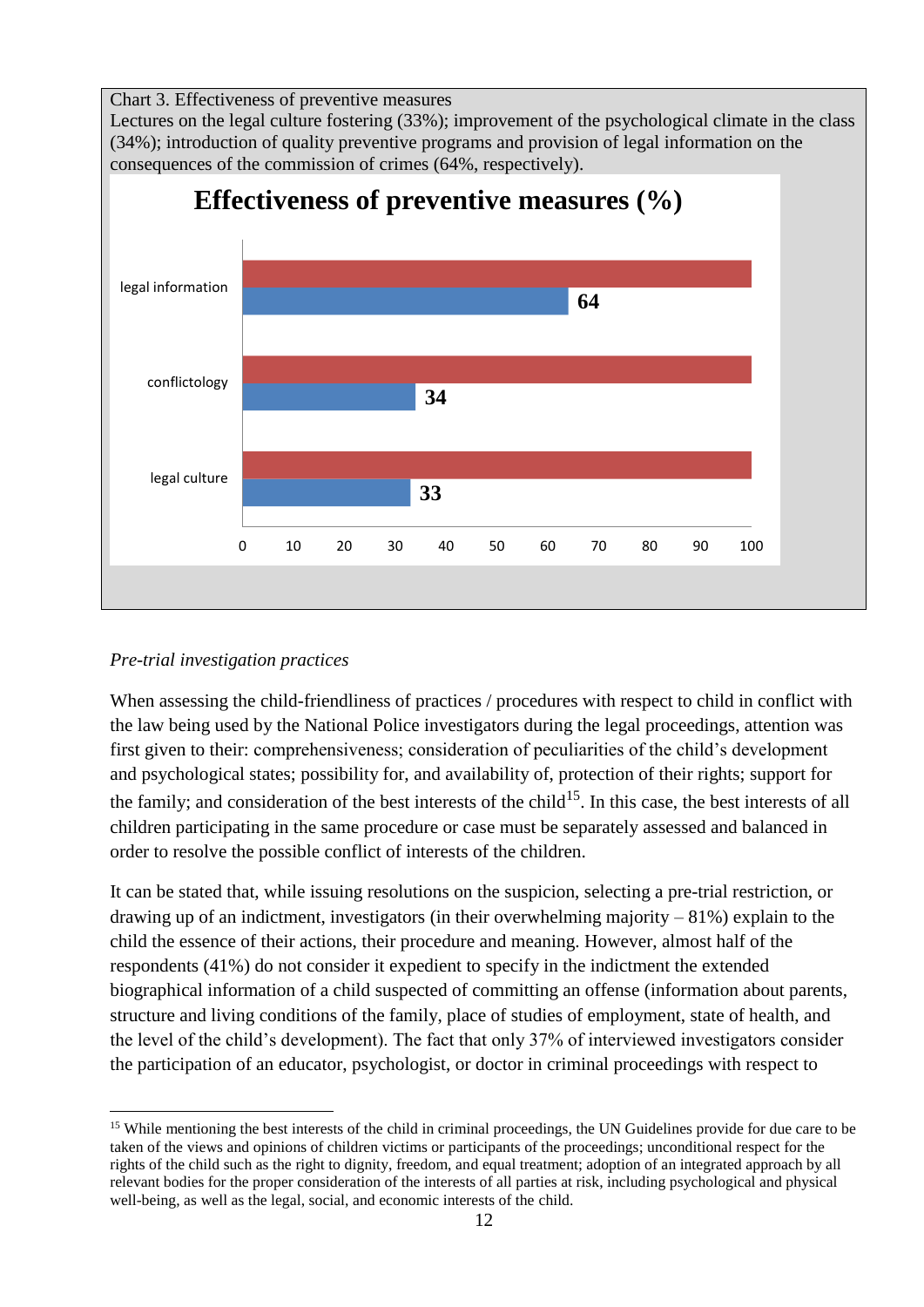juveniles as the means to enhance the effectiveness of the investigation results in the absence of an integrated approach to the selection of methods and forms of child-friendly procedures in the criminal proceedings with respect to children in conflict with the law. After all, only half (51%) of investigators consider it necessary to have a comprehensive study of the personality of the child (use of forensic methods of investigation, clarification of conditions of the child's life and studies, consultations and use of the conclusions by a psychologist and an educator, and inclusion of materials from the welfare agencies and doctors) with respect to whom the procedures of the criminal proceedings are applied. This is also confirmed by another survey. Thus, only 11% of the interviewed investigators fully agree with the mandatory involvement of experts (psychologists, social workers, educators, representatives of the Service on minors, and doctors) during the conduct of procedural actions (pre-trial investigation procedures), and another 28% rather agree than don't agree. At the same time, 39% of investigators are more likely not to engage such experts, while 22% completely disagree with such practices. Attention should be drawn to the fact that only 23% of the interviewed investigators consider that the participation of the healthcare staff in cases where a child is involved in the proceedings should be mandatory, even without a request from the child's legal representatives. Thus, during the pre-trial investigation, attention is focused on the age and development characteristics of juvenile, and not on the best interests of the child.

#### *Defense attorney's practices*

 $\overline{a}$ 

The most important aspect of ensuring the observance of children's rights and standards of childfriendly justice is the mandatory participation of a defense attorney in the criminal proceedings involving children, whose functions can be performed exclusively by a legal counselor<sup>16</sup>.

According to the results of the survey<sup>17</sup> concerning criminal procedures in respect to children, during the administration of criminal proceedings with the participation of children, defense attorneys' level of activity is as follows: very active – only in every tenth case, active enough – in every second case, and acting formally – in every fifth case. In fact, the procedure or practice of involving a defense attorney in a case concerning a child is very sophisticated and formalized. It is no different from the procedure for assigning a defense attorney to an adult, which fact does not comply with the principles of the child-friendly justice.

A special issue is the demand by a defense attorney towards an investigator and/or a judge to ensure the respect to the standards of child-friendly justice during the conducting of the pre-trial investigation procedures, the judicial consideration, and the imposition of a punishment. But this is possible only when the defense attorney has a clear understanding of the child's status in the criminal proceedings, the function of the defense attorney himself/herself, the possibilities of exercising the rights that the child and his/her legal representative can use, and the rules of conduct. However, no specialization for a defense attorney participating in the defense of a child in the criminal proceedings has been foreseen.

The obligation to involve a defense attorney / defense counselor for the dock defense purposes, or for conducting an individual procedural act, is entrusted to the investigator, prosecutor,

<sup>&</sup>lt;sup>16</sup> Law of Ukraine "On the Defense Attorneys and Advocacy Activities", at<http://zakon.rada.gov.ua/laws/show/5076-17> <sup>17</sup> V.V. Romanyuk. Criminal proceedings with respect to minors: monograph / V.V. Romanyuk; Ministry of Internal Affairs of Ukraine, Kharkiv National University of Internal Affairs. - Kharkiv: "Madrid Publishing House", 2016. – 252p.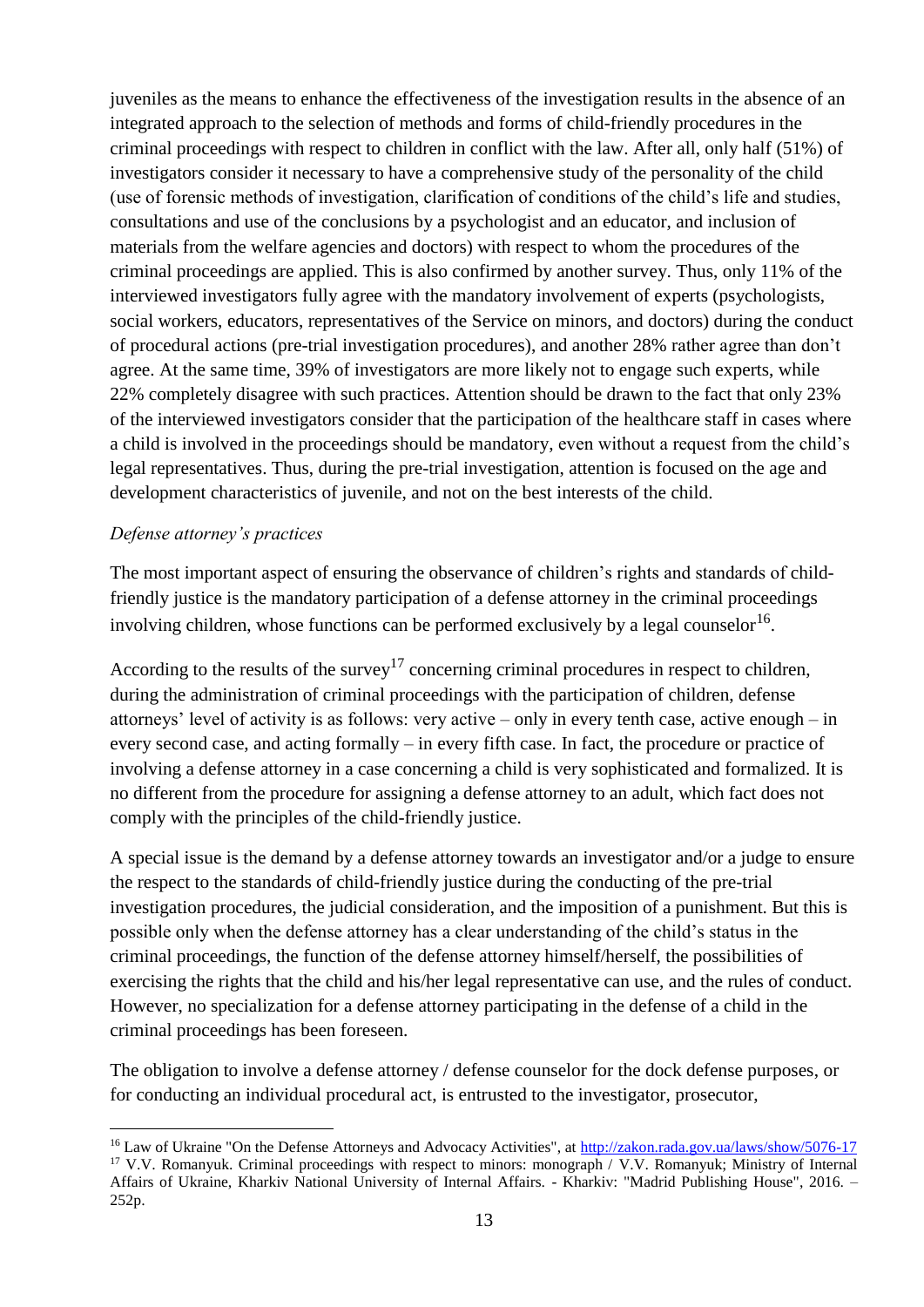investigating judge, or the court. At the same time, a decision or resolution by a judge or the court orders to assign a defense attorney for the dock defense purposes and to ensure his/her arrival to a specified place at a specified time for participation in the criminal proceeding (as a rule, this order is addressed to the Center for the provision of the free-of-charge legal aid)<sup>18</sup>. The Center is obliged to assign such a defense counselor immediately<sup>19</sup>. Having received the Center's assignment, the defense attorney should do the following:

- 1. Review the materials of the criminal proceedings;
- 2. Conduct a confidential meeting with the client, during which the attorney clarifies the client's rights;
- 3. Investigate the circumstances of the criminal offense as expounded by the client;
- 4. Get the legally significant information from the client;
- 5. Coordinate the legal position with the latter; and
- 6. Draw up a corresponding protocol based on the results of the aforementioned activities.

The procedure for the provision of the free-of-charge secondary legal aid also does not comply with the principles of the child-friendly justice as regards children in conflict with the law. The Law states<sup>20</sup> that, together with the recourse for the provision of such aid, the legal representative of the child shall submit documents confirming the belonging of the person, concerning whom the legal representative files a recourse, to one of the vulnerable categories of persons<sup>21</sup>. In such a way, a restriction is imposed, as there may be no such documents available, or the legal representative of the child may not be willing to gather them. In addition, conducting an urgent investigative action deletes the possibility of a prompt assignment of a defense attorney in case the legal representative does not have all the necessary documents during his/her first visit to the local Center for the provision of the free-of-charge secondary legal aid.

## *Judicial practices*

While considering the judicial practices, it should be noted that the  $Law^{22}$  provides for the specialization of judges for administration of criminal proceedings, where a child is a defendant. In addition, such specialization exists in the criminal proceedings on the appeals or cassation procedures regarding the review of the judgements of courts made on the above issues.

The general picture of the procedures for judicial consideration of the criminal proceedings concerning children is such that, in accordance with the requirements of the Ukrainian legislation<sup>23</sup>, this category of cases is considered by judges specifically authorized for the consideration of such cases, which is quite positive for the issue of establishment of the relevant specialization of judges.

 $\overline{a}$ <sup>18</sup> Part 1 of Article 49; paragraph 1, Clause 1, Part 2 of Article 52 of the Criminal Procedure Code of Ukraine, at <http://zakon.rada.gov.ua/laws/show/4651-17>

<sup>&</sup>lt;sup>19</sup> Clause 3, Part 1 of Article 17, part 6 of Article 19 of the Law of Ukraine "On the Free-of-charge Legal Aid", at <http://zakon.rada.gov.ua/laws/show/3460-17>

 $20$  Clause 4 of Article 18 of the Law of Ukraine "On the Free-of-charge Legal Aid", at <http://zakon.rada.gov.ua/laws/show/3460-17>

 $21$  Part 1 of Article 14 of the Law of Ukraine "On the Free-of-charge Legal Aid", at <http://zakon.rada.gov.ua/laws/show/3460-17>

 $\frac{22 \text{ The Law of Ukraine "On the Judicial Administration and Status of Judges", at }$ <http://zakon3.rada.gov.ua/laws/show/1402-19/print1511818025657558>

 $23$  Part 10 of Article 31 of the Criminal Procedure Code of Ukraine, at http://zakon.rada.gov.ua/laws/show/4651-17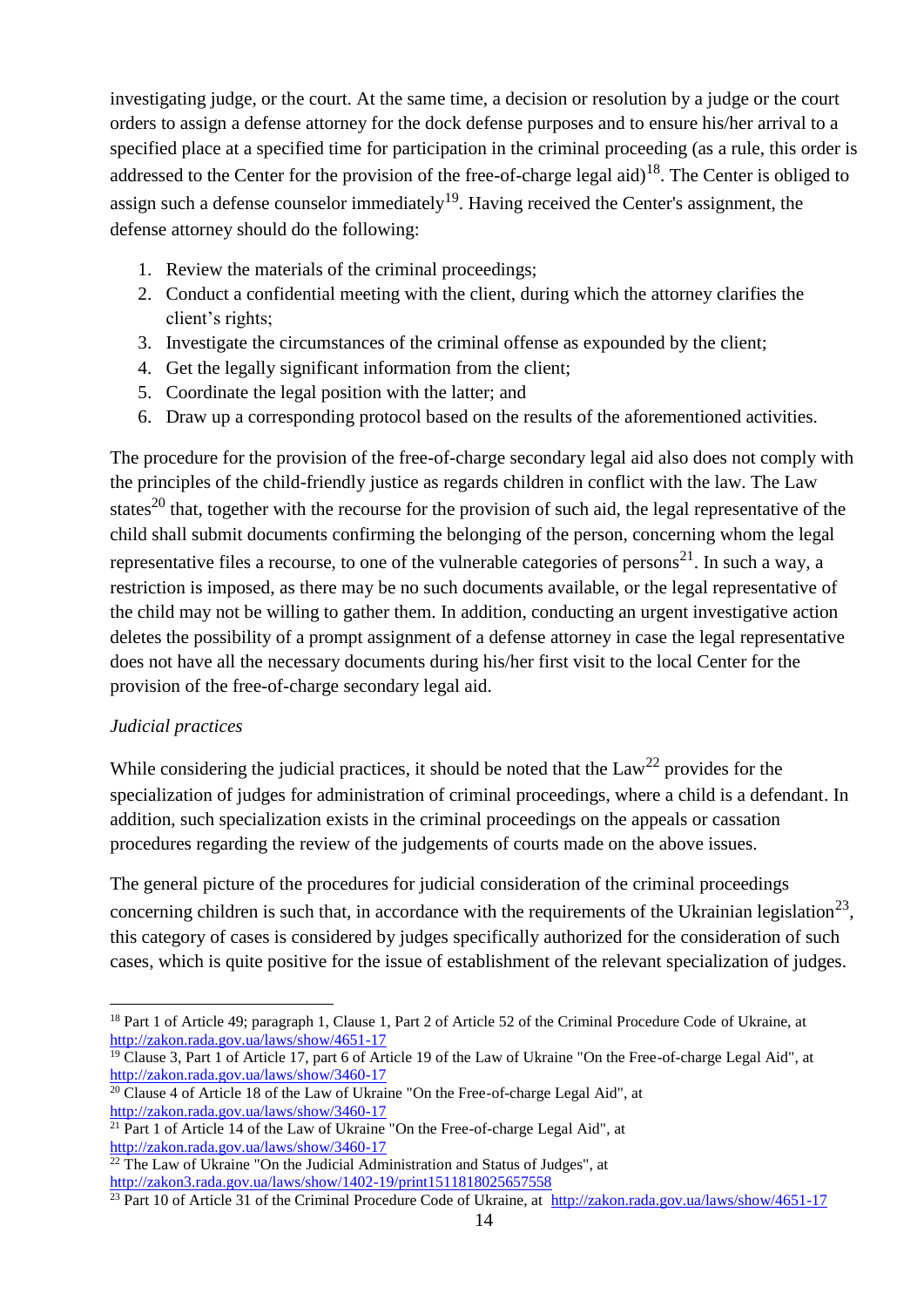An important aspect is that judges, in their practice of imposition of punishments and during the judicial consideration of cases, try to take into account the United Nations Standard Minimum Rules for the Administration of Juvenile Justice (the "Beijing Rules").

However, according to the registry of judicial decisions: the cassation instance in Ukraine referred to the specified international document only in three cases<sup>24</sup>; the appellate courts referred to them in approximately 500 cases; while the first instance courts passed approximately 150 sentences with the corresponding reference, and 9 times in  $2018^{25}$ . These statistics demonstrate the lack of understanding the UN Standard Minimum Rules for the Administration of Juvenile Justice by the judges.

However, in many cases, such references only underline the lack of full understanding of their scope and possibilities of use. These norms are used as a general thesis without disclosing the content and detailed justification of the relevant standards. Therefore, they look superficial and are not effective in protecting the rights of the child, indicate a misunderstanding of their essence<sup>26</sup>, are quoted out the context, and are not in accordance with the purpose of the relevant standard(s), or are not relevant to the situation considered<sup>27</sup>.

Such a procedure as the drafting of a pre-trial report has become a positive innovation in the national legislation, which has significantly reinforced the guarantees for a fair trial in criminal proceedings involving children. Its execution is mandatory for criminal proceedings involving children<sup>28</sup>. When getting a case for a judicial consideration, in most instances, judges indicate in their resolutions the need for the execution of a pre-trial report and its submission to the court<sup>29</sup>. However, in practice, there are situations where the pre-trial report in a case involving a child accused of committing an offense has not been executed, which fact has become a subject matter of the cassational review of the case by the Supreme Court. In practice, the content of the pre-trial report is taken into account by judges, and they expressly state this fact in their sentences<sup>30</sup>.

The study has showed that courts rarely use the practice of the application of a pre-trial restriction that is not related to taking into custody, when the prosecution applied for such an action but the child's defense attorney opposed the use of such a restriction. Judges do not want to undertake the responsibility and issue a decision on this matter, taking into account the documents attached to the petition for the application of the pre-trial restriction. Meanwhile, temporary detention facilities are not child-friendly towards a child who: has been detained, but without any sufficient information on the commission of a criminal offense; is suspected of committing a criminal offense, but without the proper reasoning; has been legally detained, but has not been found guilty yet.

General measures of criminal law nature in the form of a punishment are imposed on persons who have already reached the age from which a criminal prosecution may be initiated – that is, 16 years. Thus, diversion could be implemented only for juveniles before 16 and the list of sanctions that may

<sup>&</sup>lt;sup>24</sup> [http://reyestr.court.gov.ua/Review/53162997;](http://reyestr.court.gov.ua/Review/53162997) [http://reyestr.court.gov.ua/Review/38140298;](http://reyestr.court.gov.ua/Review/38140298)

<http://reyestr.court.gov.ua/Review/32030740>

<sup>&</sup>lt;sup>25</sup> Statistical data have been taken from the registry of judicial decisions, at<http://reyestr.court.gov.ua/>

<sup>26</sup> <http://reyestr.court.gov.ua/Review/38140298>

<sup>27</sup> <http://reyestr.court.gov.ua/Review/64779580>

<sup>&</sup>lt;sup>28</sup> Article 314-1 of the Criminal Procedure Code of Ukraine, at<http://zakon.rada.gov.ua/laws/show/2341-12>

<sup>29</sup> <http://reyestr.court.gov.ua/Review/73432192> ,<http://reyestr.court.gov.ua/Review/71142231>

<sup>30</sup> [http://reyestr.court.gov.ua/Review/71541951,](http://reyestr.court.gov.ua/Review/71541951)<http://reyestr.court.gov.ua/Review/73725116>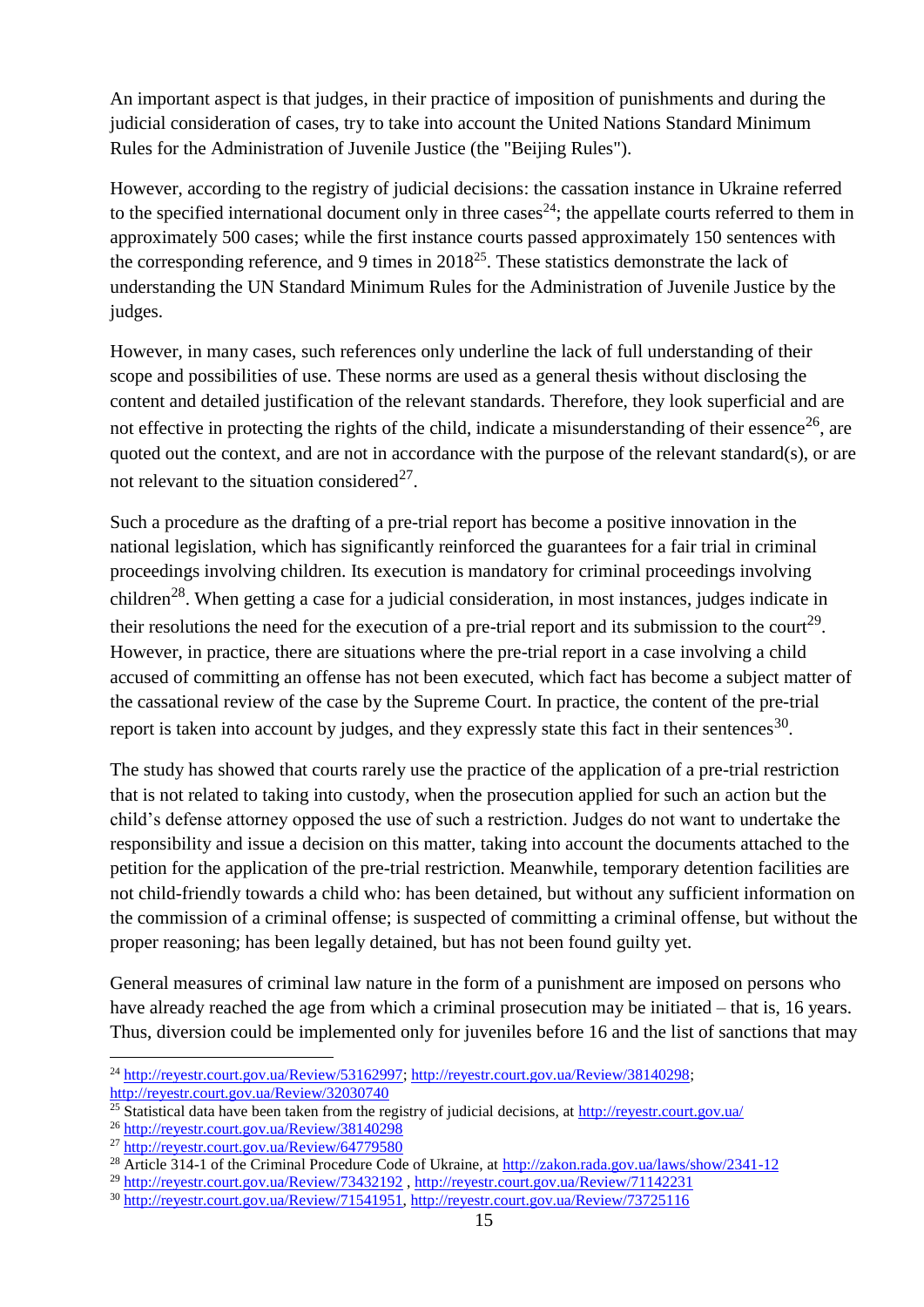be imposed on a child who, at the time of the commission of the offense, has reached the age of 16 is exhaustive. These are the main types of punishment, such as fines, compulsory community service, corrective labor, arrest, and deprivation of liberty for a certain period. The list of additional sanctions includes deprivation of the right to occupy certain posts or to engage in certain activities<sup>31</sup>.

According to the Criminal (2012) and Criminal Procedural (2012) Codes of Ukraine, measures of criminal law nature may also be applied with respect to persons who have not yet reached the age from which a criminal prosecution may be initiated. In some cases  $32$ , these are children aged between eleven and sixteen.

For these categories of children who have committed an act prohibited by the criminal law, coercive measures of an educational nature (which are not the criminal liability measures) may be applied.

# **2.2. Identified areas of concern arising in the process of the application of practices / procedures in criminal proceedings involving children**

## *Preventive practices*

Programs of preventive activities concerning children in conflict with the law can be structured according to the level of their implementation: national, regional and local. This necessitates the development and subsequent consecutive implementation of both comprehensive programs and programs in separate areas at all three levels.

The study and analysis of the effectiveness of programs implemented at different times and at different levels in Ukraine allows us to identify a number of shortcomings and problems during the implementation of these programs.

The list of the major shortcomings includes, firstly, the lack of systemacity: these programs are not always systemic; they are implemented on specific issues, have no connection with each other, and do not take into account the results of the implementation of previous programs. Thus, the National programmes are not based on holistic multiagency approach. Secondly, the lack of consistency or ensuring the sustainability of results: it does not always happen that, based on the results of the implementation of such programs or in connection with them, the state agencies take additional measures of the law enforcement, social, or informational nature driven by the conditions and results of the programs' implementation. Unfortunately, after realization of innovative actions or projects, best practice does not become a tendency or tradition.

The list of the major problems in the implementation of such programs includes poor finance support and unreadiness (both of the society as a whole and of the target audience – that is, children who are in the risk zone for commission of an offense or are already in conflict with the law) for being proactively involved in such programs because the national legislation does not have proper information and awareness-raising content in respect to children's rights.

## *Investigative practices*

<sup>31</sup> Article 98 of the Criminal Code of Ukraine, at <http://zakon.rada.gov.ua/laws/show/2341-16>

<sup>32</sup> Part 2 of Article 22 of the Criminal Code of Ukraine, at<http://zakon.rada.gov.ua/laws/show/2341-12>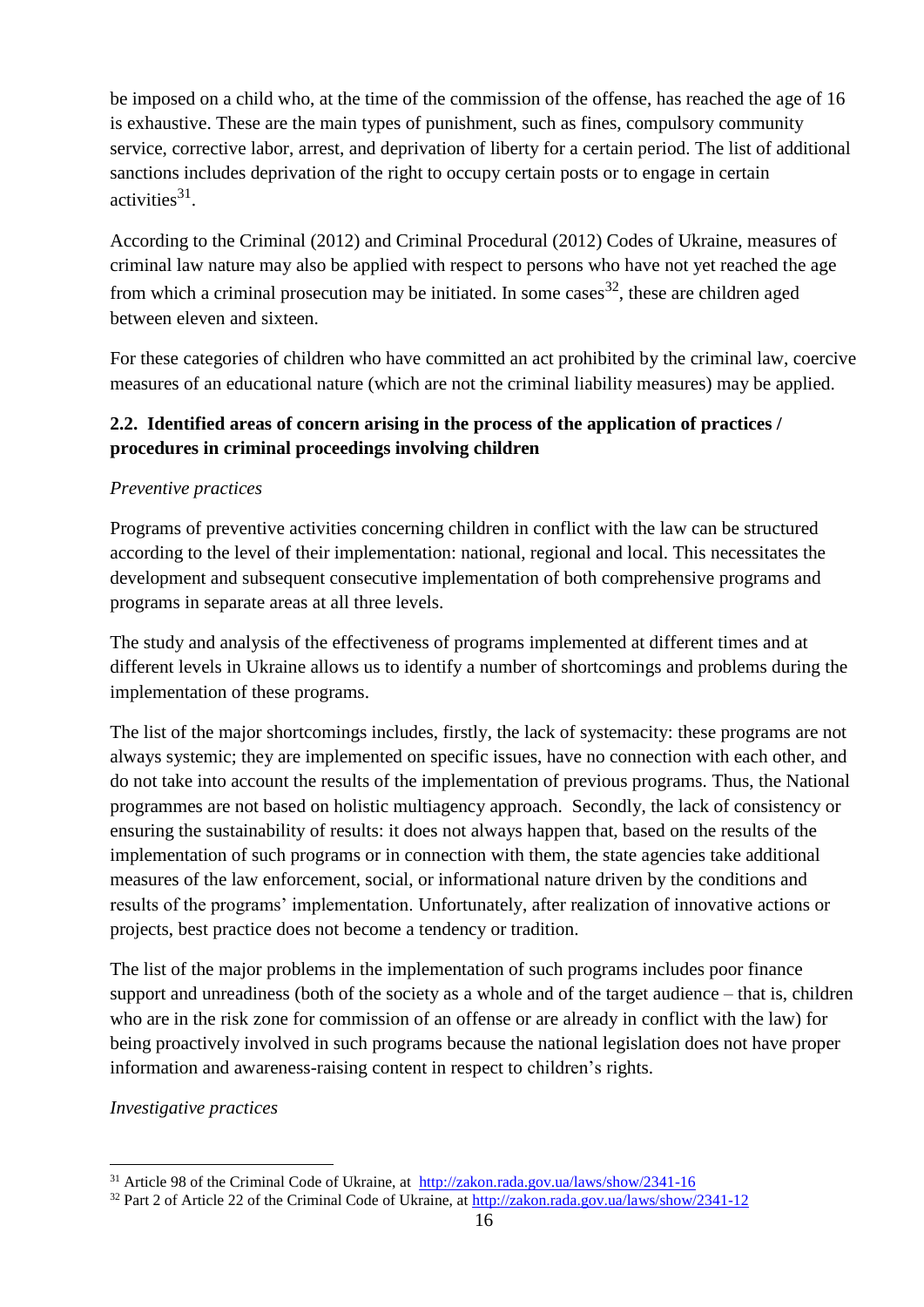The list of the areas of concern for the pre-trial investigation procedures includes, first of all, failures to take the best interests of the child into account. The procedural rules that regulate, for example, the procedure for interrogation of a child during a pre-trial investigation from the Guidelines' standpoint are rather formal in their compliance with the principles. For instance, while establishing the "circumstances to be established in a criminal proceeding"<sup>33</sup>, an investigator cannot reveal complete and comprehensive information about the personality of the juvenile, his/her age, state of health and development level, conditions of life and education, and attitude to the offense committed, as well as other socio-psychological traits of the person due to the absence of mechanisms by which the investigator can do this. Because the norm does not contain them. Similarly, there are no mechanisms for the application of another norm<sup>34</sup> aimed at protecting the privacy and family life of a child in conflict with the law.

Another example of a failure to take the best interests of the child into account is the procedure for conducting a comprehensive psycho-psychiatric and psychological examination of juvenile suspects and accused<sup>35</sup>. At present, the obligation to carry out certain procedures related to finding out the state of a child suspected of committing an offense is not mandatory, and the investigator takes this decision individually and at his/her own discretion. The child is not getting ready for such procedures. Often, the information on their conduct is conveyed only to the child's legal representative or defense attorney.

Some rules bear the marks of not taking into account the interests of the child but helping the investigator, such as the participation of a legal representative, educator, psychologist, or doctor in the interrogation of a minor suspect or accused. While assessing the implementation of this norm, it should be noted that, as a rule, it is complied with. First of all, because the absence of the abovementioned persons makes it impossible to present the results of the investigatory actions to the court as the evidence.

There is also a problem with the absence of the officially approved unified techniques that can be used by specialists involved in the criminal proceedings as witness experts. A comprehensive forensic psycho-psychiatric and psychological examination of a child suspected or accused of committing an offense is conducted only if necessary. Most importantly, as noted above, it is conducted not for the purpose of identifying the interests and needs of the child, but for the purposes of the pre-trial investigation and for determining the future criminal justice measures. For instance, a psycho-psychiatric examination shall be conducted to address the issue whether the juvenile suspect or accused has a mental illness or mental retardation and is capable of realizing, fully or partially, the meaning of his/her actions and of directing them in a particular situation. A psychological examination shall be conducted to determine the level of development and other socio-psychological traits of the juvenile's personality, which must be taken into consideration when imposing a punishment and choosing a measure of an educational nature.

At the same time, the investigator is not entrusted with an obligation to gather all the experts who could provide a comprehensive assessment on the fact of offense commission by the child. Similarly, the study of all the circumstances of commission of the offense by the child, his/her

 $\overline{a}$ <sup>33</sup> Article 485 of the Criminal Procedure Code of Ukraine, at<http://zakon.rada.gov.ua/laws/show/2341-12>

<sup>34</sup> Article 487 of the Criminal Procedure Code of Ukraine, at<http://zakon.rada.gov.ua/laws/show/2341-12>

<sup>35</sup> Article 486 of the Criminal Procedure Code of Ukraine, at<http://zakon.rada.gov.ua/laws/show/2341-12>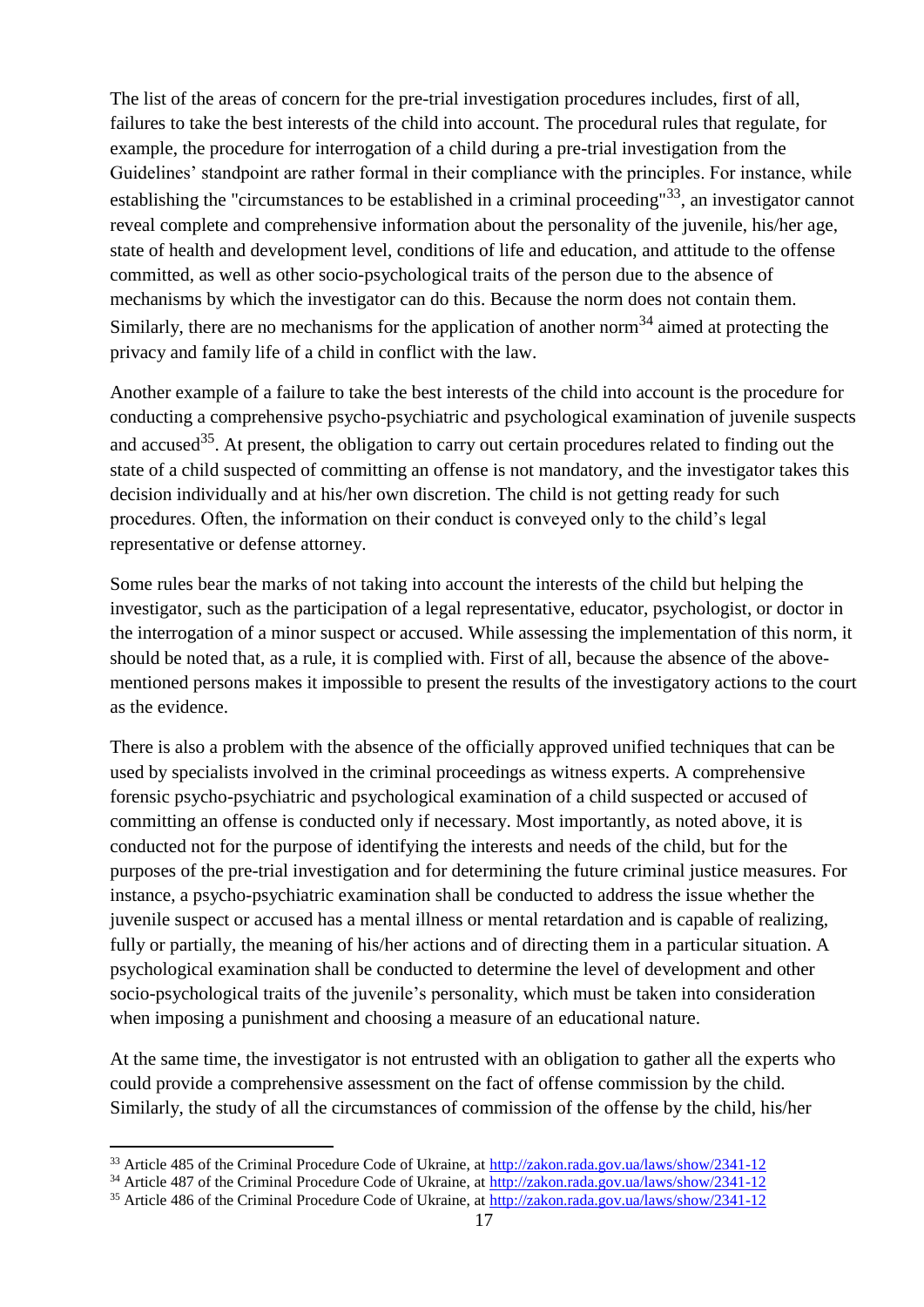psychological state after its commission, understanding of his/her guilt, and the desire to clean up his/her act, and never repeat such actions again may have certain influence on the decision of the judge. Instead, the absence of such materials significantly affects the objectivity and consequence of the judicial decision.

#### *Defense attorney's practices*

As a rule, when establishing the identity of the child who has committed a criminal offense, or directly during its commission, the authorized person taking the child into custody is obliged to immediately inform his/her parents or adoptive parents, guardians, trustees, and the guardianship authorities. However, before the arrival of a legal representative, police officers are talking with the child – they question this minor, which is not a procedural act, they receive explanations, which are documented and allow to officially register the fact of the committed criminal offense. A child who is restricted in movement and is suspected of committing an offense is not always familiar with his/her right not to testify against himself/herself; therefore, before the legal representative arrives and the status of the suspect is obtained, the child may be interviewed as a witness, which interviewing is carried out without the mandatory participation of the defense attorney.

Despite the fact that a defense attorney is the only person authorized to represent the child in court<sup>36</sup>, there is a restriction on the representation of the child when it comes to criminal proceedings involving juvenile witnesses, victims and civil claimants. In this case, their right to receive a professional legal assistance is limited, since there is no obligation to involve a defense attorney for representation of their interests, and the circumstances when such defense attorney may be assigned are not specified.

## *Judicial practices*

As of today, the majority of the court premises are not suitable for consideration of cases involving children. There are no appropriate courtrooms and special rooms for interrogation of juvenile victims or witnesses of crimes (the so-called "Green rooms"), which adversely affects the consideration of this category of cases. The exception is the Ivano-Frankivsk City Court, the Lutsk City Court and the Bakhmach District Court of the Chernihiv region, which created conditions for interrogation of children and improved the conditions for children's stay at the courts.

The procedure for determining the specialization of judges for consideration of cases involving children is still a problem. In particular, determination of specialization must not be influenced by the availability of a 10-year period of service as a judge, which does not always speak for the effectiveness of such a requirement for a specialized judge.

Despite the fact that at different times the issue of the peculiarities in consideration of cases involving children and the application of special practices has drawn special attention of the highest judicial authorities<sup>37</sup>, in practice such judicial practices are outdated on numerous occasions and do not take into account the contemporary international standards.

 $\overline{a}$ <sup>36</sup> Article 131-2 of the Constitution of Ukraine, at [http://zakon.rada.gov.ua/laws/show/254%D0%BA/96-](http://zakon.rada.gov.ua/laws/show/254%D0%BA/96-%D0%B2%D1%80) [%D0%B2%D1%80](http://zakon.rada.gov.ua/laws/show/254%D0%BA/96-%D0%B2%D1%80)

 $37$  Resolutions by the Plenum of the Supreme Court of Ukraine No. 5, dated April 16, 2004, " On the practice of application of the juvenile delinquency laws by the courts of Ukraine", at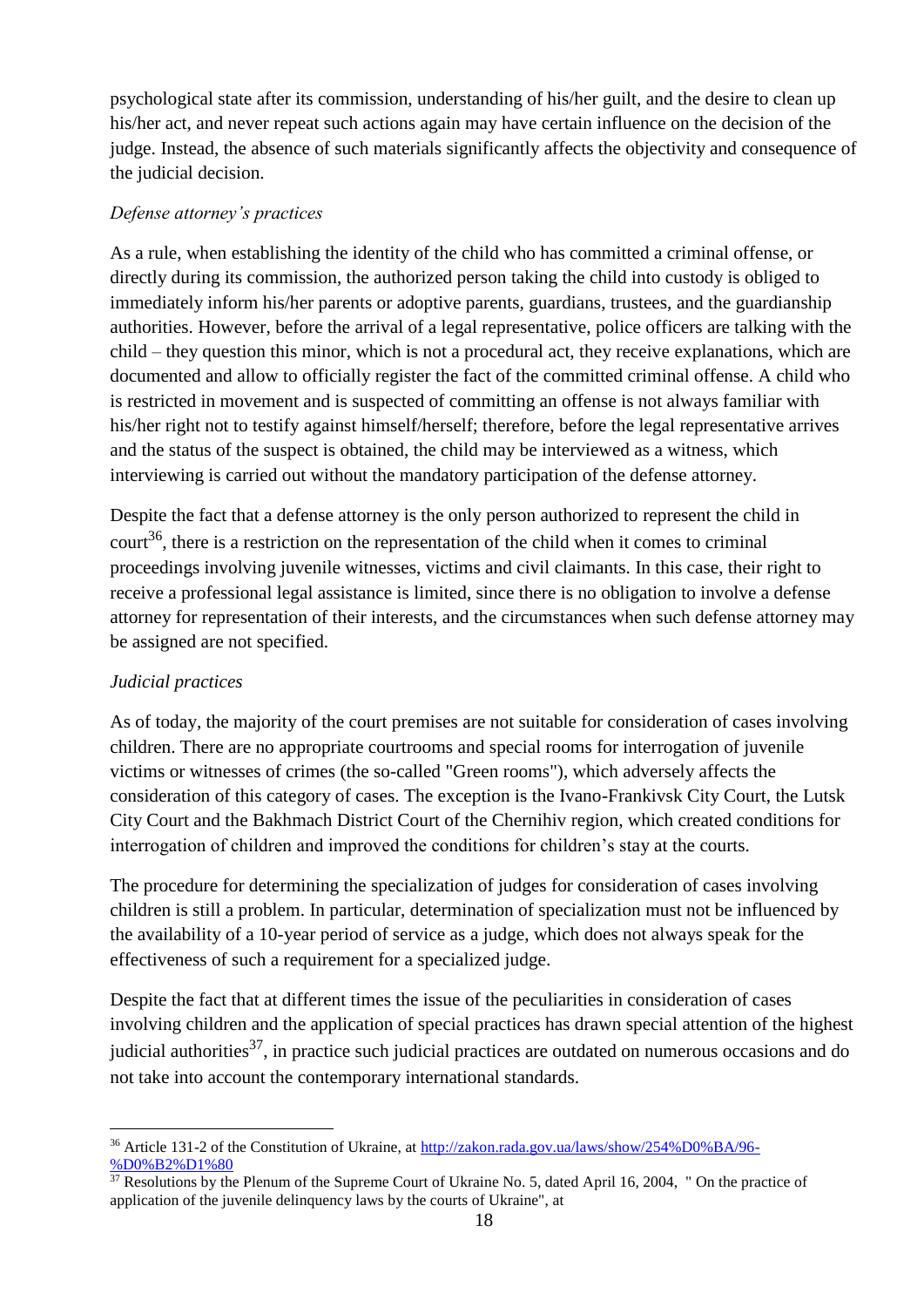One of the main issues of concern in the implementation of child-friendly practices and principles with respect to children in conflict with the law during the judicial consideration is the training of judges. This is confirmed, among other things, by the fact that, in the popularity rating for topics offered by judges (with criminal specialization) for retraining and advanced training, the "Criminal proceedings with respect to minors" topic was ranked 10th among 20 most relevant topics. In turn, with 135 consolidated topics (civil and criminal specialization), the topic on application of new norms with respect to children in conflict with the law was ranked  $23<sup>rd</sup>$ , while consideration of cases of juvenile delinquency was at the 47th place<sup>38</sup>.

Among the problems of using child-friendly practices with respect to children in conflict with the law, the judges themselves identified the following: a formal approach to the selection of a punitive measure; ineffectiveness of punishment in the form of coercive measures of an educational nature; the lack of the possibility to individualize punishments due to the limited number of punitive measures that can be applied with respect to minors; and the lack of a realizable control during the probationary period<sup>39</sup>.

#### **2. 3. Proposals and recommendations**

- 1. Preventive activities should not be regarded as the exclusive competence of the law enforcement agencies (the national police and the probation bodies). The purpose of such activities include the protection of children's rights and ensuring their enjoyment, and the creation of conditions for the comprehensive development of the child and a safe and childfriendly environment. Therefore, the resources and capabilities of the Ministry of Youth and Sports of Ukraine, territorial communities, self-government bodies of the higher education institutions, youth councils of the territorial communities, children's and youth organizations, and other entities *need to be more actively included* in the provision of the social component of the preventive activities' content.
- 2. All agencies of the preventive activities, bodies of the pre-trial investigation, and courts need to be more widely informed about the use of the relevant international standards and the experiences in the administration of child-friendly justice in practice, in particular the

[http://zakon4.rada.gov.ua/laws/show/va005700-04;](http://zakon4.rada.gov.ua/laws/show/va005700-04) No. 12, dated December 23, 2005 " On the practice of application of the laws on de-institutionalization by the courts of Ukraine", at http://zakon5.rada.gov.ua/laws/show/v0012700-05 ; No. 2 dated May 15, 2006 "On the practice of judicial consideration of cases on the use of coercive measures of an educational nature, at [http://zakon2.rada.gov.ua/laws/show/v0002700-06;](http://zakon2.rada.gov.ua/laws/show/v0002700-06) Letters of the Superior Specialized Court of Ukraine for Civil and Criminal Cases No. 223-1134 / 0 / 4-13, dated July 18, 2013 "On certain issues for conduct of criminal proceedings with respect to juveniles", at http: / /zakon4.rada.gov.ua/laws/show/v1134740-13, and No. 223- 66/0/4-17, dated January 16, 2017 "On the practice of conduct of criminal proceedings with respect to juveniles", at http: // zib. com.ua/ua/print/127476-list\_vssu\_vid\_16012017\_223-6604-17\_pro\_praktik\_zdiysnennya\_.html, "On the practice of meting out the pre-trial restriction in the form of detention for juveniles and ensuring the high-priority judicial consideration of criminal proceedings with respect to this category of persons" – generalization of the judicial practices of the Supreme Court of Ukraine in cases of juvenile delinquency and their involvement in criminal activity, dated August 29, 2003, at<http://zakon4.rada.gov.ua/laws/show/n0082700-03>

<sup>38</sup> Judicial practice analysis for 2013-2015. Examination of the qualification requirements for a judicial candidate. Final report on the results of the study. USAID "Fair Justice" project; High Qualification Commission of Judges of Ukraine; International NGO "Universal Examination Network"; S.O. Mudruk. – Kyiv, 2015.

 $39$  E. Nazimko. Results of the survey for appellate court judges on the effectiveness of the application of punishments with respect to minors and the possibility of their use in the legislative and law-enforcement activities / E. Nazimko // Viche. - 2014 – No. 6. – p. 20–22.